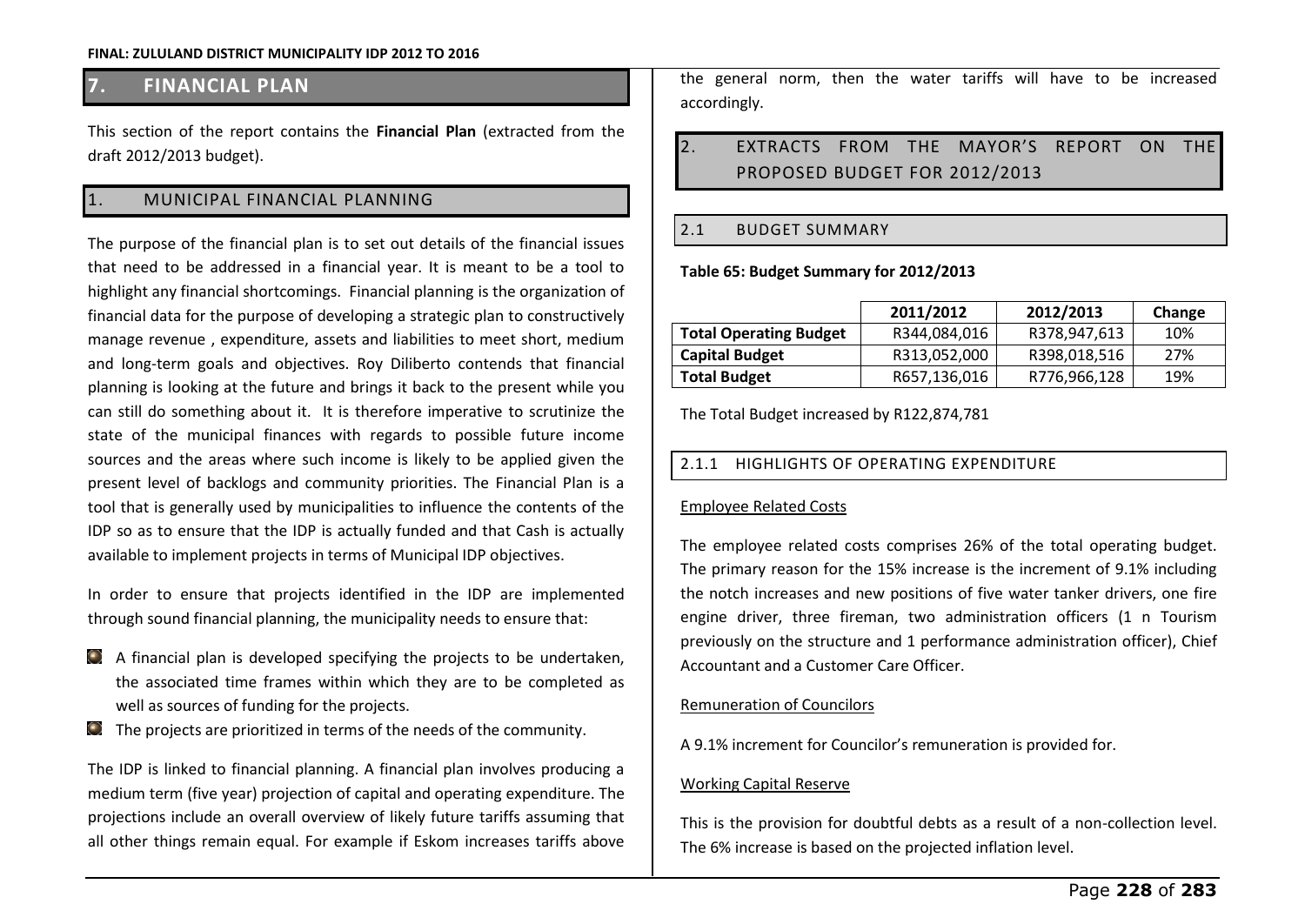#### Depreciation

This is a non cash item budgeted for as per the stipulation of the new accounting standards and is funded from backlog depreciation. The 5% decreased is based preliminary 2012/2013 depreciation calculation.

#### Collection costs

This is a provision for collection costs and legal fees by external parties. The provision has increased due to planned vigorous collection including the use of collection agents.

#### Repairs and Maintenance

#### *Buildings*

The budgeted amount is for the maintenance of municipal buildings. Decreased by 50%

#### *Vehicles*

The 29% increased is provided for due to the high expenditure on maintenance of the water tankers and the poor conditions of vehicles. New water tankers were budgeted for to add to the existing fleet of vehicles and this will also necessitate maintenance.

#### Operation Rural Water Schemes

These funds are set aside for the maintenance of rural water schemes and to ensure sustainability of such schemes. The funds set aside for Repairs and Maintenance actually increased by R 1,077,539. In addition, new positions have been budgeted for the operation of new schemes that will be commissioned in the 2011/2012 financial year. The 6% increase is an inflation provision.

#### Refurbishment and maintenance

The 21% increase is due to the fact that Water and sanitation treatment plants need to be refurbished regularly to ensure sustainable and reliable water supply.

Moreover, the number of water scheme has increased.

#### Bulk Water Purification and Sewerage Treatment

Bulk sewerage treatment and bulk water purification is based on the existing contract and there are no major increases except for the 6% provision increase. In addition a budget has been set aside for the purchase of raw water from the Department of Water Affairs (DWA). Previously DWA did not charge although they are legally authorized to.

Bulk electricity has also increased as a result of the expected above average increment by Eskom and the contribution towards the new electricity network for the Water and Waste Water Treatment plants.

#### Grants and Subsidies Paid

The Grants and Subsidies have been phased out as there are no more grants received as part of equitable share. The only grants that are still payable to the local municipalities are the Tourism grants to local municipalities and the Water Services Provider grant to Abaqulusi local municipality.

#### **Table 66: General Expenses with a Direct Impact on Communities**

| <b>General Expense Items with an impact on Communities</b> | <b>Budget</b> |
|------------------------------------------------------------|---------------|
|                                                            |               |
| Disaster Portfolio Projects                                | R 1 267 200   |
| <b>Unallocated Projects</b>                                | R 8 000 000   |
| Poverty alleviation                                        | R 1 750 000   |
| LFD                                                        | R 3 500 000   |
| <b>Community Development</b>                               | R 1 750 000   |
| <b>Community Participation</b>                             | R 1 200 000   |
| <b>Emergency water</b>                                     | R 20 000 000  |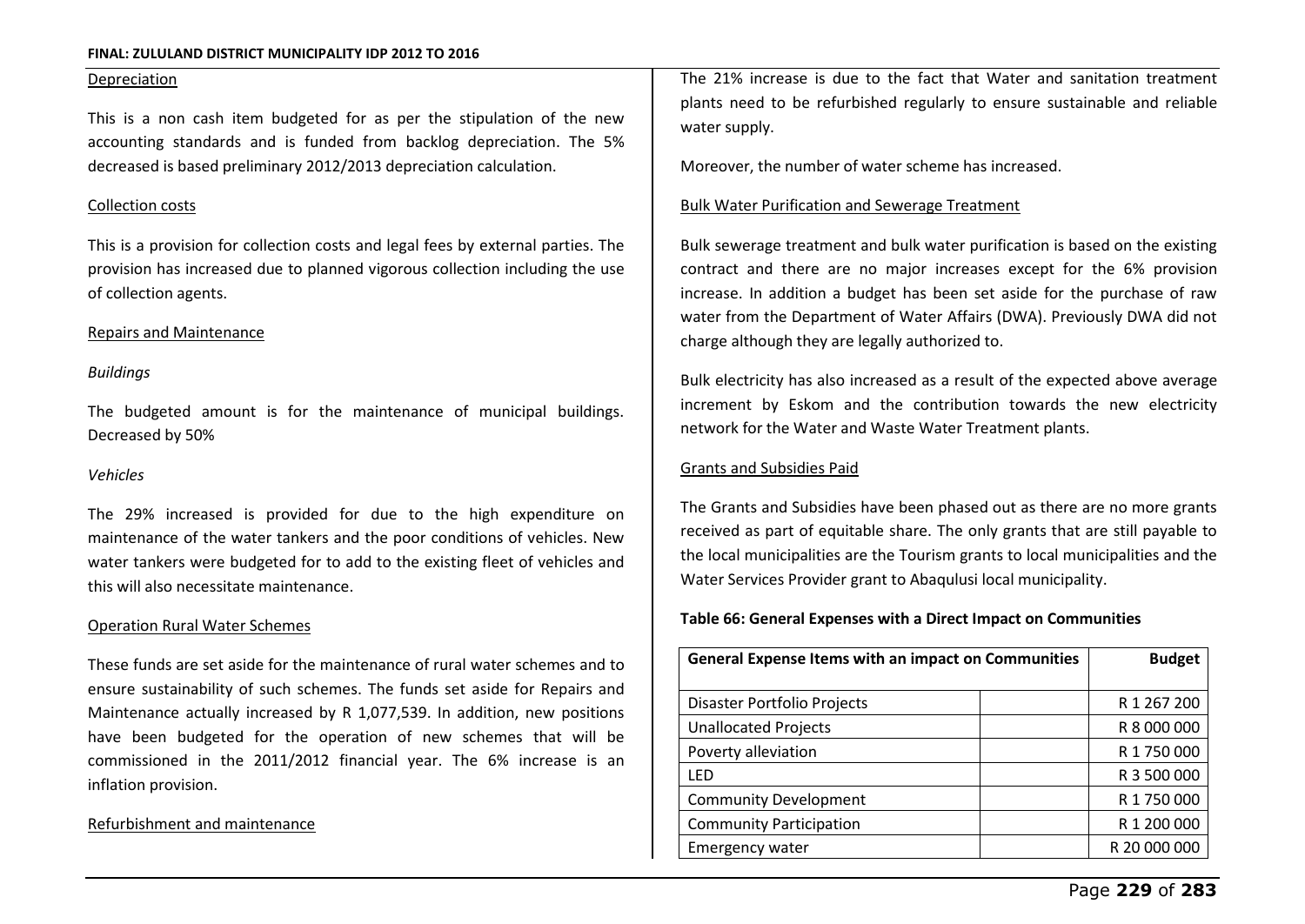| <b>General Expense Items with an impact on Communities</b> |             | <b>Budget</b> |  |  |  |
|------------------------------------------------------------|-------------|---------------|--|--|--|
| Budget and IDP community participation                     |             | R 6 000 000   |  |  |  |
| Women's day celebration                                    |             | R 600 000     |  |  |  |
| Annual report back                                         |             | R 528 000     |  |  |  |
| <b>Elderly function</b>                                    |             | R 1 500 000   |  |  |  |
| Kids Christmas party                                       |             | R 600 000     |  |  |  |
| Marathon                                                   |             | R 540 000     |  |  |  |
| <b>KwaNaloga Games</b>                                     |             | R 2 500 000   |  |  |  |
| Mayoral Cup                                                |             | R 600 000     |  |  |  |
| LED Ward Projects (R60 000 per ward):                      |             |               |  |  |  |
|                                                            | Abaqulusi   | R 1 320 000   |  |  |  |
|                                                            | Edumbe      | R480000       |  |  |  |
|                                                            | Pongola     | R 840 000     |  |  |  |
|                                                            | Nongoma     | R 1 260 000   |  |  |  |
|                                                            | Ulundi      | R 1 440 000   |  |  |  |
| Widows & Orphans                                           | (89x20,000) | R 1 780 000   |  |  |  |
| Tourism Portfolio Project                                  |             | R 337 920     |  |  |  |
| Youth Day Celebration                                      |             | R 500 000     |  |  |  |
| <b>Youth Summit</b>                                        |             | R 250 000     |  |  |  |
| <b>Women Summit</b>                                        |             | R 264 000     |  |  |  |
| Ingoma Dance Competition                                   |             | R 300 000     |  |  |  |
| <b>Music Festival</b>                                      |             | R 900 000     |  |  |  |
| <b>Water Loss reduction</b>                                |             | R 3 168 000   |  |  |  |
| <b>External Bursaries</b>                                  |             | R 625 000     |  |  |  |
| Sports Development                                         |             | R 600 000     |  |  |  |
| <b>Indegenous Games</b>                                    |             | R 300 000     |  |  |  |
| <b>Gender Conference</b>                                   |             | R 200 000     |  |  |  |
| <b>Disability Programmes</b>                               |             | R 300 000     |  |  |  |
| Princess Mandisi Health Care Centre                        |             | R 400 000     |  |  |  |
| <b>Total Community and Social</b>                          |             |               |  |  |  |
| <b>Expenditure</b>                                         |             | R 65 600 120  |  |  |  |

| <b>Revenue contributions (own funds)</b>                              | <b>Budget</b> |  |  |
|-----------------------------------------------------------------------|---------------|--|--|
| Vehicles                                                              | R 3 440 732   |  |  |
| <b>Furniture and Equipment</b>                                        | R 416 800     |  |  |
| Computers                                                             | R 1 109 856   |  |  |
| Software & Licenses                                                   | R 1 404 480   |  |  |
| Electronic Document Management System                                 | R 615 648     |  |  |
| <b>New Offices</b>                                                    | R 3 000 000   |  |  |
| <b>Meters</b>                                                         | R 3 168 000   |  |  |
| <b>Water Tanker X2</b>                                                | R 4 000 000   |  |  |
| <b>WSP Store</b>                                                      | R 2 000 000   |  |  |
| <b>Tractors X2</b>                                                    | R 500 000     |  |  |
| <b>Sub Total</b>                                                      | R 19 655 516  |  |  |
|                                                                       |               |  |  |
| <b>DWA-Funds</b>                                                      | R 81 100 000  |  |  |
| DWA<br>Grant has increased by R26,100,000 from<br>R55,000,000         |               |  |  |
| <b>MIG Funds</b>                                                      | R 275 487 000 |  |  |
| MIG has increased by R48 387 000 from R227 100 000<br>to R275,487,000 |               |  |  |
| <b>Airport Grant</b>                                                  | R 20 000 000  |  |  |
| <b>Rural Roads Asset Management</b>                                   | R 1 776 000   |  |  |
| <b>Sub Total</b>                                                      | R 378 363 000 |  |  |
|                                                                       |               |  |  |
| <b>TOTAL CAPITAL</b>                                                  | R 398 018 516 |  |  |

**Table 67: Capital Expenditure**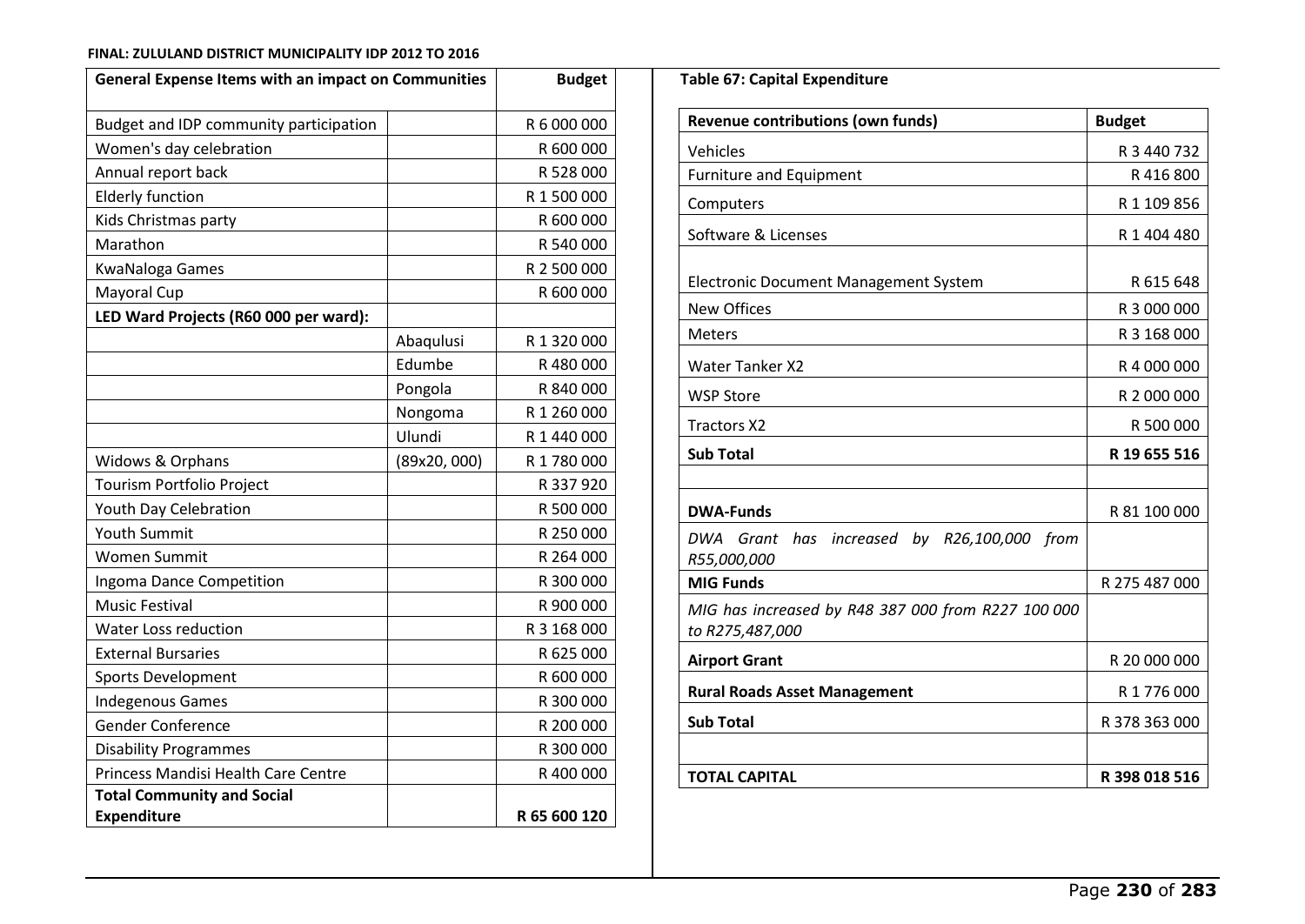### 2.1.2 HIGHLIGHTS OF OPERATING INCOME

The sources of funding are important to ensure that the budget is actually funded and cash backed. The following items warrant specific mention:

### SALE OF WATER AND SEWERAGE FEES

Sale of water is based on the proposed tariff structure. The amounts budgeted for has not taken into account the payment level and as a result, an amount of R3,226,266 has been set aside as a provision for working capital reserve (provision for non collection).

#### **C** INTEREST INCOME

Interest Income is expected to increase as a result of interest rates, from R12, 066,793 to R12, 566,926.

### **EQUITABLE SHARE**

Equitable share has been substantially increased by R24, 528,000 from R234, 326, 000 to R258, 854,000

### **PROVINCIAL GRANTS**

Provincial grants are based on the provincial 2011/12 budget statements. The Airport grant increased from R10, 000,000 to R20,000,000 and the P700 grant of R14,000,000 was a once-off grant in 2011/2012.

2.1.3 HIGHLIGHTS OF CAPITAL INCOME

#### **Table 68: Capital Income**

| <b>Capital Income</b> | <b>Budget</b> |
|-----------------------|---------------|
| Own revenue           | R 19 655 516  |
| MIG.                  | R 275 487 000 |
| <b>DWAF</b>           | R 81 100 000  |

| <b>Capital Income</b>               | <b>Budget</b> |
|-------------------------------------|---------------|
| Airport Grant                       | R 20 000 000  |
| <b>Rural Roads Asset Management</b> | R 1 776 000   |
| <b>TOTAL</b>                        | R 398 018 516 |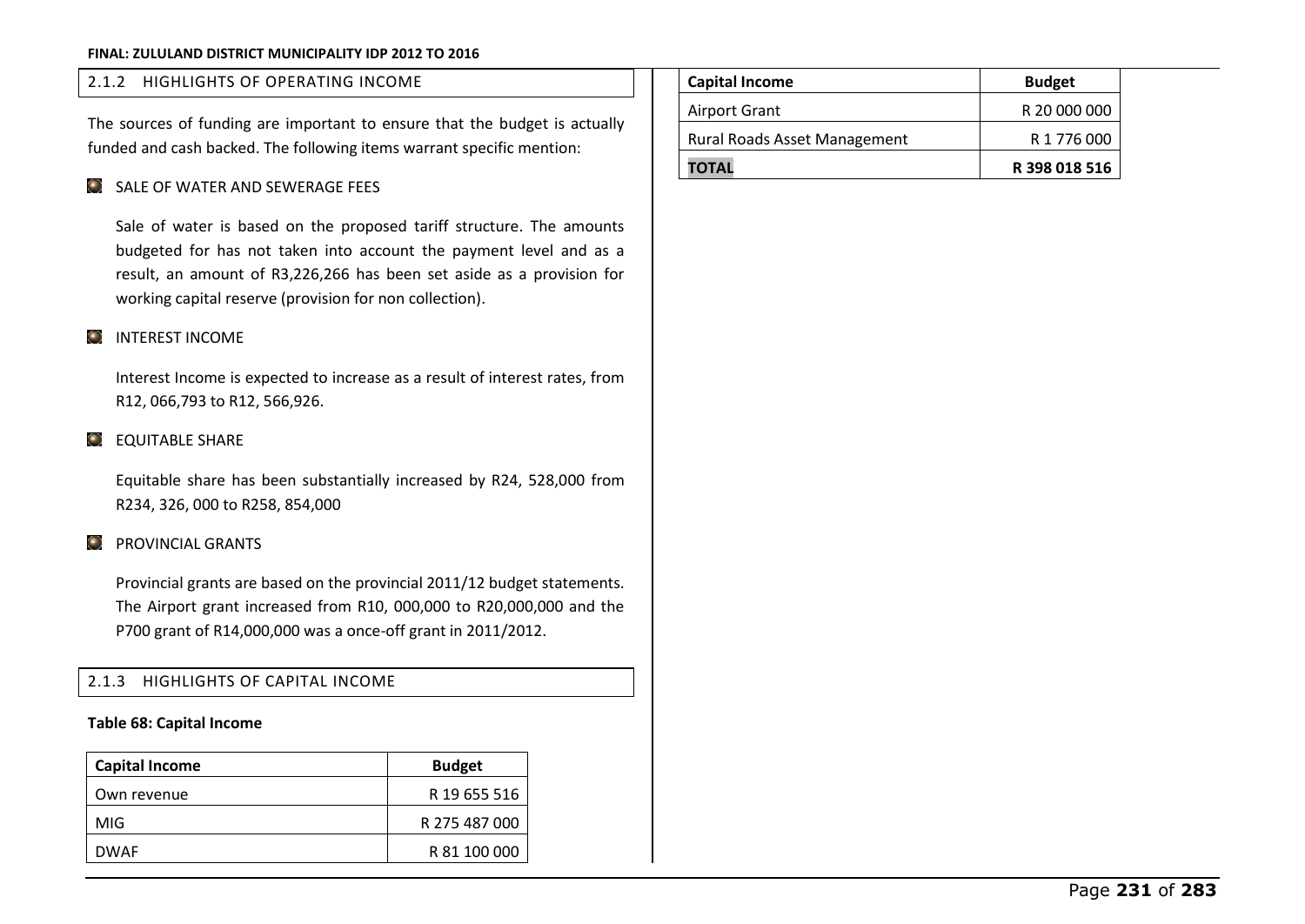# 3. ZDM 2012/2013 BUDGET

### **Table 69: Budgeted Financial Position**

| <b>Description</b>                                                                                                                                    | 2008/9                                         | 2009/10                                        | 2010/11                                        |                                                |                                                      | Current Year 2011/12                    |                                                |                                                                                  | 2012/13 Medium Term Revenue & Expenditure<br><b>Framework</b>                    |                                            |  |
|-------------------------------------------------------------------------------------------------------------------------------------------------------|------------------------------------------------|------------------------------------------------|------------------------------------------------|------------------------------------------------|------------------------------------------------------|-----------------------------------------|------------------------------------------------|----------------------------------------------------------------------------------|----------------------------------------------------------------------------------|--------------------------------------------|--|
| R thousand                                                                                                                                            | Audited<br>Outcome                             | Audited<br>Outcome                             | Audited<br>Outcome                             | Original<br><b>Budget</b>                      | Adjusted<br><b>Budget</b>                            | <b>Full Year</b><br>Forecast            | Pre-audit<br>outcome                           | <b>Budget Year</b><br>2012/13                                                    | <b>Budget Year</b><br>+1 2013/14                                                 | <b>Budget Year</b><br>+2 2014/15           |  |
| <b>ASSETS</b>                                                                                                                                         |                                                |                                                |                                                |                                                |                                                      |                                         |                                                |                                                                                  |                                                                                  |                                            |  |
| <b>Current assets</b>                                                                                                                                 |                                                |                                                |                                                |                                                |                                                      |                                         |                                                |                                                                                  |                                                                                  |                                            |  |
| Cash                                                                                                                                                  | 77 663                                         | 148 170                                        | 5                                              |                                                |                                                      |                                         |                                                |                                                                                  |                                                                                  |                                            |  |
| Call investment deposits                                                                                                                              | $\overline{\phantom{a}}$                       | $\overline{\phantom{a}}$                       | 175 008                                        | $\overline{\phantom{m}}$                       | $\overline{\phantom{m}}$                             | $\overline{\phantom{0}}$                | $\overline{\phantom{a}}$                       |                                                                                  | $\overline{\phantom{a}}$                                                         |                                            |  |
| Consumer debtors                                                                                                                                      | 3633                                           | 6 2 8 8                                        | 3973                                           | 3 1 2 3                                        | 3 1 2 3                                              | 3 1 2 3                                 | 3 1 2 3                                        | 6766                                                                             |                                                                                  |                                            |  |
| Other debtors                                                                                                                                         | 4 5 6 5                                        | 9566                                           | 3 2 8 7                                        |                                                |                                                      |                                         |                                                |                                                                                  |                                                                                  |                                            |  |
| Current portion of long-term receivables                                                                                                              | 41878                                          | 41                                             | 22 004                                         |                                                |                                                      |                                         |                                                |                                                                                  |                                                                                  |                                            |  |
| Inventory                                                                                                                                             | 904                                            | 3993                                           | 1870                                           |                                                |                                                      |                                         |                                                |                                                                                  |                                                                                  |                                            |  |
| <b>Total current assets</b>                                                                                                                           | 128 643                                        | 168 058                                        | 206 147                                        | 3 1 2 3                                        | 3 1 2 3                                              | 3 1 2 3                                 | 3 1 2 3                                        | 6766                                                                             | $\blacksquare$                                                                   | $\blacksquare$                             |  |
| Non current assets<br>Long-term receivables<br>Investments<br>Investment property<br>Investment in Associate                                          | 859                                            | 1 0 4 9                                        | 2516                                           |                                                |                                                      |                                         |                                                |                                                                                  |                                                                                  |                                            |  |
| Property, plant and equipment<br>Agricultural<br>Biological<br>Intangible<br>Other non-current assets                                                 | 1071383<br>379                                 | 1 167 616<br>265                               | 1 293 664<br>211                               | 248 052                                        | 313 052                                              | 313 052                                 | 313 052                                        | 398 019                                                                          | 353 063                                                                          | 333 745                                    |  |
| Total non current assets                                                                                                                              | 1072622                                        | 1 168 929                                      | 1 296 390                                      | 248 052                                        | 313 052                                              | 313 052                                 | 313 052                                        | 398 019                                                                          | 353 063                                                                          | 333 745                                    |  |
| <b>TOTAL ASSETS</b>                                                                                                                                   | 1 201 266                                      | 1 336 988                                      | 1 502 538                                      | 251 175                                        | 316 175                                              | 316 175                                 | 316 175                                        | 404 785                                                                          | 353 063                                                                          | 333 745                                    |  |
| <b>LIABILITIES</b><br><b>Current liabilities</b><br><b>Bank overdraft</b><br>Borrowing<br>Consumer deposits<br>Trade and other payables<br>Provisions | 1 2 6 5<br>3 2 6 5<br>79 233                   | 1544<br>3 2 6 3<br>84 056                      | 30 395<br>34 666<br>3 2 7 9<br>89 391          | -<br>$\overline{\phantom{0}}$                  | $\overline{\phantom{0}}$<br>$\overline{\phantom{0}}$ | $\overline{\phantom{0}}$                | $\overline{\phantom{0}}$                       | $\overline{\phantom{a}}$<br>$\overline{\phantom{a}}$                             | $\overline{\phantom{a}}$<br>$\overline{\phantom{a}}$                             |                                            |  |
| <b>Total current liabilities</b>                                                                                                                      | 83762                                          | 88 864                                         | 157 731                                        | $\overline{\phantom{a}}$                       | $\overline{\phantom{a}}$                             | $\overline{\phantom{a}}$                | $\overline{\phantom{a}}$                       | $\overline{\phantom{a}}$                                                         | $\overline{\phantom{a}}$                                                         | $\overline{\phantom{a}}$                   |  |
| Non current liabilities<br>Borrowing<br>Provisions<br><b>Total non current liabilities</b>                                                            | 4 3 6 4<br>$\overline{\phantom{a}}$<br>4 3 6 4 | 3 1 5 3<br>$\overline{\phantom{a}}$<br>3 1 5 3 | 1 3 6 2<br>$\overline{\phantom{a}}$<br>1 3 6 2 | 1 2 6 5<br>$\overline{\phantom{m}}$<br>1 2 6 5 | 1 2 6 5<br>$\overline{\phantom{m}}$<br>1 2 6 5       | 1 2 6 5<br>$\qquad \qquad -$<br>1 2 6 5 | 1 2 6 5<br>$\overline{\phantom{0}}$<br>1 2 6 5 | $\overline{\phantom{0}}$<br>$\overline{\phantom{a}}$<br>$\overline{\phantom{a}}$ | $\overline{\phantom{0}}$<br>$\overline{\phantom{a}}$<br>$\overline{\phantom{0}}$ | $\overline{\phantom{a}}$<br>$\blacksquare$ |  |
|                                                                                                                                                       |                                                |                                                |                                                |                                                |                                                      |                                         |                                                |                                                                                  |                                                                                  |                                            |  |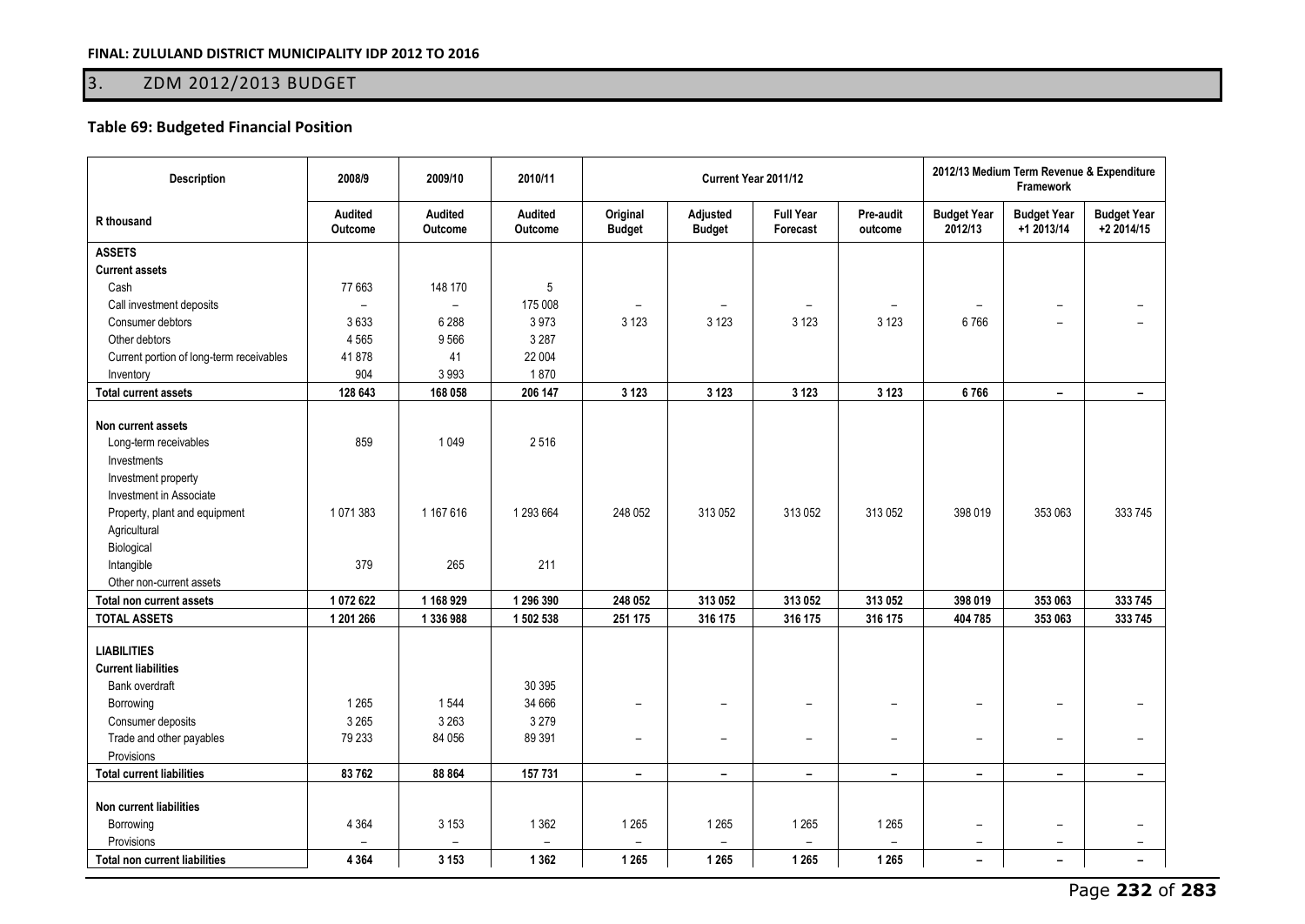| <b>Description</b>             | 2008/9                    | 2009/10                   | 2010/11                          | Current Year 2011/12      |                           |                              |                      | 2012/13 Medium Term Revenue & Expenditure<br>Framework |                                  |                                  |
|--------------------------------|---------------------------|---------------------------|----------------------------------|---------------------------|---------------------------|------------------------------|----------------------|--------------------------------------------------------|----------------------------------|----------------------------------|
| R thousand                     | Audited<br><b>Outcome</b> | <b>Audited</b><br>Outcome | <b>Audited</b><br><b>Outcome</b> | Original<br><b>Budget</b> | Adjusted<br><b>Budget</b> | <b>Full Year</b><br>Forecast | Pre-audit<br>outcome | <b>Budget Year</b><br>2012/13                          | <b>Budget Year</b><br>+1 2013/14 | <b>Budget Year</b><br>+2 2014/15 |
| <b>TOTAL LIABILITIES</b>       | 88 126                    | 92 017                    | 159 093                          | 1 265                     | 1 2 6 5                   | 1 2 6 5                      | 1 2 6 5              | $\overline{\phantom{0}}$                               | -                                |                                  |
| <b>NET ASSETS</b>              | 1 113 139                 | 1 244 971                 | 1 343 444                        | 249 910                   | 314 910                   | 314 910                      | 314 910              | 404 785                                                | 353 063                          | 333 745                          |
| <b>COMMUNITY WEALTH/EQUITY</b> |                           |                           |                                  |                           |                           |                              |                      |                                                        |                                  |                                  |
| Accumulated Surplus/(Deficit)  | 1 113 139                 | 1 244 971                 | 1 343 444                        | 249 910                   | 314 910                   | 314 910                      | 314 910              | 404 785                                                | 353 063                          | 333 745                          |
| Reserves                       | -                         | $\overline{\phantom{0}}$  |                                  | -                         | $\overline{\phantom{0}}$  |                              |                      | $\overline{\phantom{0}}$                               | -                                |                                  |
| Minorities' interests          |                           |                           |                                  |                           |                           |                              |                      |                                                        |                                  |                                  |
| TOTAL COMMUNITY WEALTH/EQUITY  | 1 113 139                 | 244 971                   | 1 343 444                        | 249 910                   | 314 910                   | 314 910                      | 314 910              | 404 785                                                | 353 063                          | 333 745                          |

### **Table 70: Budget Summary**

| <b>Description</b>                                                                 | 2008/9                    | 2009/10                   | 2010/11                  |                              |                                  | Current Year 2011/12         |                      | 2012/13 Medium Term Revenue & Expenditure<br>Framework |                                  |                                  |  |
|------------------------------------------------------------------------------------|---------------------------|---------------------------|--------------------------|------------------------------|----------------------------------|------------------------------|----------------------|--------------------------------------------------------|----------------------------------|----------------------------------|--|
| R thousands                                                                        | <b>Audited</b><br>Outcome | <b>Audited</b><br>Outcome | Audited<br>Outcome       | Original<br><b>Budget</b>    | <b>Adjusted</b><br><b>Budget</b> | <b>Full Year</b><br>Forecast | Pre-audit<br>outcome | <b>Budget Year</b><br>2012/13                          | <b>Budget Year</b><br>+1 2013/14 | <b>Budget Year</b><br>+2 2014/15 |  |
| <b>Financial Performance</b>                                                       |                           |                           |                          |                              |                                  |                              |                      |                                                        |                                  |                                  |  |
| Property rates                                                                     |                           | $\qquad \qquad$           | $\overline{\phantom{0}}$ | $\qquad \qquad \blacksquare$ | $\overline{\phantom{a}}$         | $\overline{\phantom{0}}$     | $\qquad \qquad$      | $\overline{\phantom{0}}$                               | $\qquad \qquad$                  |                                  |  |
| Service charges                                                                    | 18 3 22                   | 17692                     | 23 686                   | 19 901                       | 19 901                           | 19 901                       | 19 901               | 33 163                                                 | $\qquad \qquad$                  |                                  |  |
| Investment revenue                                                                 | 21 195                    | 9 3 5 1                   | 12 3 17                  | 12 067                       | 12 067                           | 12 067                       | 12 067               | 12 567                                                 | 13 24 6                          | 13 961                           |  |
| Transfers recognised - operational                                                 |                           | 410 015                   | 418 603                  | 238 063                      | 252 063                          | 252 063                      | 252 063              | 271 333                                                | 290 097                          | 311 448                          |  |
| Other own revenue                                                                  | 351821                    | 2792                      | 2092                     | 48 803                       | 60 053                           | 60 053                       | 60 053               | 61884                                                  | 50 639                           | 49 9 21                          |  |
| Total Revenue (excluding capital transfers and<br>contributions)                   | 391 338                   | 439 851                   | 456 698                  | 318834                       | 344 084                          | 344 084                      | 344 084              | 378 948                                                | 353 982                          | 375 330                          |  |
| Employee costs                                                                     | 59 638                    | 74 960                    | 84 261                   | 85 304                       | 85 304                           | 85 304                       | 85 304               | 98 499                                                 | 105 432                          | 115 027                          |  |
| Remuneration of councillors                                                        | 4 9 3 4                   | 5 0 3 9                   | 4792                     | 5467                         | 5717                             | 5717                         | 5717                 | 5939                                                   | 6479                             | 7 0 6 9                          |  |
| Depreciation & asset impairment                                                    | 30 0 29                   | 31 979                    | 31 574                   | 33 108                       | 33 108                           | 33 108                       | 33 108               | 31 574                                                 |                                  |                                  |  |
| Finance charges                                                                    | 833                       | 697                       | 618                      | 310                          | 310                              | 310                          | 310                  | 50                                                     | 53                               | 56                               |  |
| Materials and bulk purchases                                                       | 25 188                    | 35 0 64                   | 39 166                   | 49 9 29                      | 52 4 29                          | 52 4 29                      | 52 4 29              | 71 789                                                 | 75 665                           | 79 751                           |  |
| Transfers and grants                                                               | 813                       | 845                       | 900                      | 1081                         | 1081                             | 1081                         | 1081                 | 1 1 5 2                                                | 490                              | 490                              |  |
| Other expenditure                                                                  | 145 930                   | 160 762                   | 165 223                  | 103 403                      | 125 903                          | 125 903                      | 125 903              | 129 300                                                | 123 021                          | 127 784                          |  |
| <b>Total Expenditure</b>                                                           | 267 365                   | 309 346                   | 326 534                  | 278 602                      | 303 852                          | 303 852                      | 303 852              | 338 301                                                | 311 141                          | 330 176                          |  |
| Surplus/(Deficit)                                                                  | 123 973                   | 130 505                   | 130 164                  | 40 232                       | 40 232                           | 40 232                       | 40 232               | 40 646                                                 | 42 841                           | 45 154                           |  |
| Transfers recognised - capital<br>Contributions recognised - capital & contributed |                           |                           |                          | 228 788                      | 293 788                          | 293 788                      | 293 788              | 378 363                                                | 338 670                          | 318 575                          |  |
| assets                                                                             |                           |                           |                          | 19 264                       | 19 2 64                          | 19 264                       | 19 264               | 19 656                                                 | 14 3 93                          | 15 170                           |  |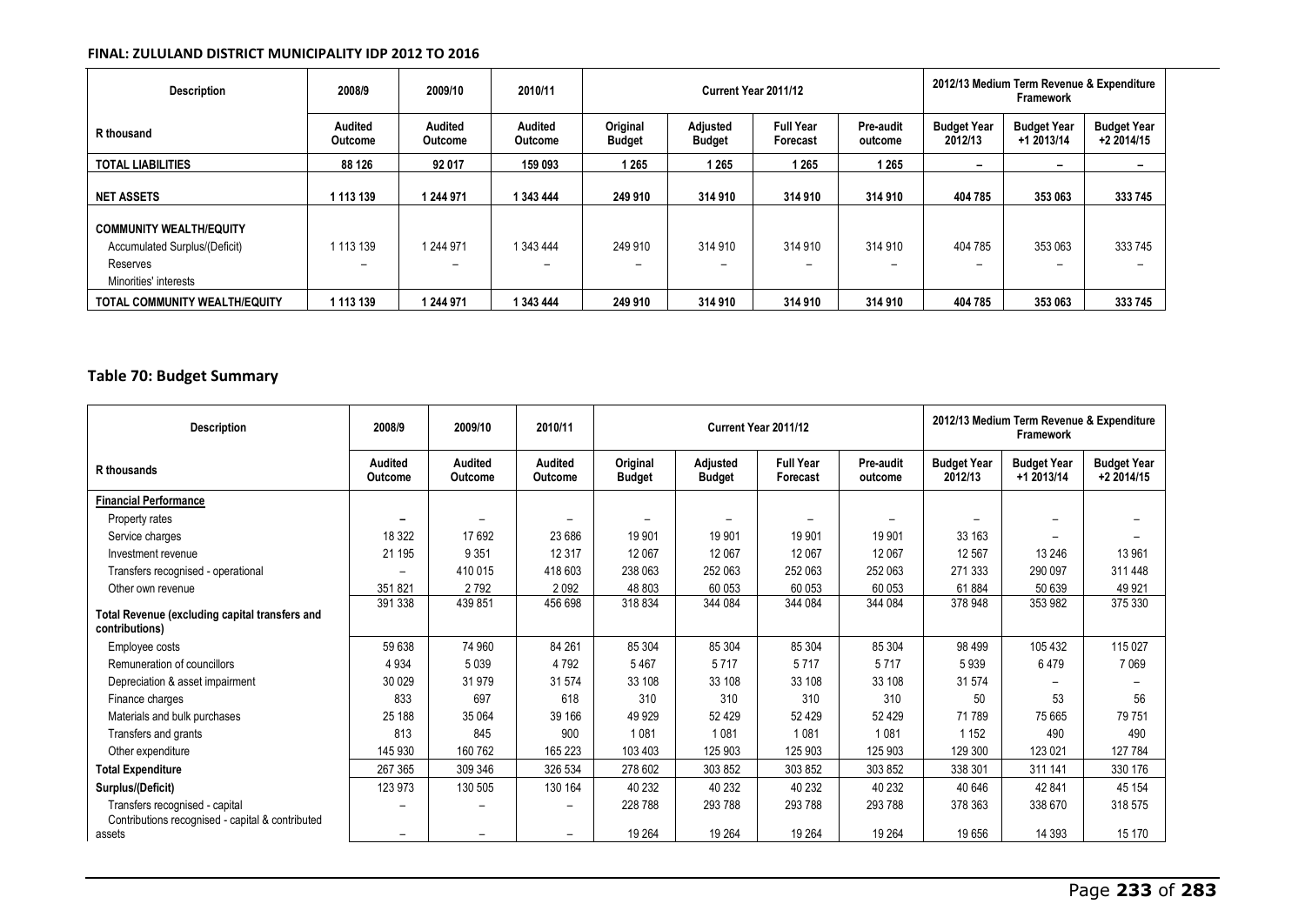| <b>Description</b>                                           | 2008/9                    | 2009/10                          | 2010/11                          |                           |                           | Current Year 2011/12         |                          |                               | 2012/13 Medium Term Revenue & Expenditure<br>Framework |                                  |
|--------------------------------------------------------------|---------------------------|----------------------------------|----------------------------------|---------------------------|---------------------------|------------------------------|--------------------------|-------------------------------|--------------------------------------------------------|----------------------------------|
| R thousands                                                  | <b>Audited</b><br>Outcome | <b>Audited</b><br><b>Outcome</b> | <b>Audited</b><br><b>Outcome</b> | Original<br><b>Budget</b> | Adjusted<br><b>Budget</b> | <b>Full Year</b><br>Forecast | Pre-audit<br>outcome     | <b>Budget Year</b><br>2012/13 | <b>Budget Year</b><br>+1 2013/14                       | <b>Budget Year</b><br>+2 2014/15 |
| Surplus/(Deficit) after capital transfers &<br>contributions | 123 973                   | 130 505                          | 130 164                          | 288 284                   | 353 284                   | 353 284                      | 353 284                  | 438 665                       | 395 904                                                | 378 900                          |
| Share of surplus/ (deficit) of associate                     | $\overline{\phantom{0}}$  | $\overline{\phantom{0}}$         | $\overline{\phantom{a}}$         | $\overline{\phantom{a}}$  | $\overline{\phantom{a}}$  | $\overline{a}$               | $\overline{\phantom{a}}$ | $\overline{\phantom{0}}$      | $\overline{\phantom{a}}$                               | $\overline{\phantom{a}}$         |
| Surplus/(Deficit) for the year                               | 123 973                   | 130 505                          | 130 164                          | 288 284                   | 353 284                   | 353 284                      | 353 284                  | 438 665                       | 395 904                                                | 378 900                          |
| Capital expenditure & funds sources                          |                           |                                  |                                  |                           |                           |                              |                          |                               |                                                        |                                  |
| Capital expenditure<br>Transfers recognised - capital        | 1071383<br>1071383        | 1 167 616<br>1 167 616           | 1463068<br>1463068               | 248 052<br>267 316        | 313 052<br>332 316        | 313 052<br>332 316           | 368 052<br>332 316       | 398 019<br>398 019            | 353 063<br>353 063                                     | 333 745<br>333 745               |
| Public contributions & donations                             | $\overline{\phantom{0}}$  | $\overline{\phantom{a}}$         | $\overline{\phantom{0}}$         | $\overline{\phantom{0}}$  | $\overline{\phantom{m}}$  |                              | $\overline{\phantom{0}}$ | $\overline{a}$                | $\overline{\phantom{a}}$                               | $\overline{\phantom{a}}$         |
| Borrowing                                                    |                           | $\overline{\phantom{0}}$         |                                  |                           | $\overline{\phantom{0}}$  |                              | $\overline{\phantom{0}}$ |                               |                                                        |                                  |
| Internally generated funds                                   |                           | $\equiv$                         |                                  | $\overline{\phantom{a}}$  | $\overline{\phantom{a}}$  |                              | $\overline{a}$           |                               | $\equiv$                                               |                                  |
| Total sources of capital funds                               | 1071383                   | 1 167 616                        | 1463068                          | 267 316                   | 332 316                   | 332 316                      | 332 316                  | 398 019                       | 353 063                                                | 333 745                          |
| <b>Financial position</b>                                    |                           |                                  |                                  |                           |                           |                              |                          |                               |                                                        |                                  |
| Total current assets                                         | 128 643                   | 168 058                          | 206 147                          | 3 1 2 3                   | 3 1 2 3                   | 3 1 2 3                      | 3 1 2 3                  | 6766                          | $\overline{\phantom{0}}$                               |                                  |
| Total non current assets                                     | 1072622                   | 1 168 929                        | 1 296 390                        | 248 052                   | 313 052                   | 313 052                      | 313 052                  | 398 019                       | 353 063                                                | 333 745                          |
| <b>Total current liabilities</b>                             | 83762                     | 88 864                           | 157 731                          |                           |                           |                              |                          | $\overline{\phantom{0}}$      |                                                        |                                  |
| Total non current liabilities                                | 4 3 6 4                   | 3 1 5 3                          | 1 3 6 2                          | 1 2 6 5                   | 1 2 6 5                   | 1 2 6 5                      | 1 2 6 5                  |                               |                                                        |                                  |
| Community wealth/Equity                                      | 1 113 139                 | 1 244 971                        | 1 343 444                        | 249 910                   | 314 910                   | 314 910                      | 314 910                  | 404 785                       | 353 063                                                | 333 745                          |
| <b>Cash flows</b>                                            |                           |                                  |                                  |                           |                           |                              |                          |                               |                                                        |                                  |
| Net cash from (used) operating                               | 108 037                   | 196 602                          | 155 853                          | 324 212                   | 339 215                   | 339 215                      | 339 215                  | 432 819                       | 357 134                                                | 338 186                          |
| Net cash from (used) investing                               | (193658)                  | (124969)                         | (157685)                         | (248052)                  | (313052)                  | (313052)                     | (313052)                 | (398019)                      | (353063)                                               | (333745)                         |
| Net cash from (used) financing                               | (1255)                    | (1087)                           | (1720)                           | $\overline{\phantom{a}}$  | $\overline{\phantom{m}}$  |                              |                          | $\overline{\phantom{a}}$      | -                                                      |                                  |
| Cash/cash equivalents at the year end                        | 77 624                    | 148 170                          | 144 618                          | 224 330                   | 174 333                   | 174 333                      | 174 333                  | 219 133                       | 223 204                                                | 227 645                          |
| Cash backing/surplus reconciliation                          |                           |                                  |                                  |                           |                           |                              |                          |                               |                                                        |                                  |
| Cash and investments available                               | 77 663                    | 148 170                          | 144 618                          | $\overline{\phantom{0}}$  | $\overline{a}$            |                              | $\overline{a}$           |                               | $\overline{\phantom{0}}$                               |                                  |
| Application of cash and investments                          | 70 937                    | (299 899)                        | (81264)                          | (3 123)                   | (3 123)                   | (3 123)                      | (3 123)                  | (8165)                        | $\overline{\phantom{0}}$                               |                                  |
| Balance - surplus (shortfall)                                | 6725                      | 448 069                          | 225 882                          | 3 1 2 3                   | 3 1 2 3                   | 3 1 2 3                      | 3 1 2 3                  | 8 1 6 5                       | $\overline{\phantom{0}}$                               |                                  |
| Asset management                                             |                           |                                  |                                  |                           |                           |                              |                          |                               |                                                        |                                  |
| Asset register summary (WDV)                                 | 379                       | 265                              | 211                              | $\overline{\phantom{0}}$  | $\overline{\phantom{0}}$  |                              | $\overline{a}$           | $\overline{\phantom{0}}$      | $\overline{\phantom{0}}$                               |                                  |
| Depreciation & asset impairment                              | 30 0 29                   | 31979                            | 31 574                           | 33 108                    | 33 108                    | 33 108                       | 31 574                   | 31 574                        | $\overline{\phantom{0}}$                               |                                  |
| Renewal of Existing Assets                                   | 1071383                   | 1 167 616                        | $\overline{a}$                   | 361 364                   | 361 364                   | 361 364                      | 361 364                  |                               |                                                        |                                  |
| Repairs and Maintenance                                      | 19 277                    | 26 128                           | 27 837                           | 40 232                    | 40 232                    | 40 232                       | 40 646                   | 40 646                        | 42 841                                                 | 45 154                           |
| <b>Free services</b>                                         |                           |                                  |                                  |                           |                           |                              |                          |                               |                                                        |                                  |
| Cost of Free Basic Services provided                         |                           |                                  |                                  |                           | $\overline{\phantom{0}}$  | $\overline{\phantom{0}}$     | -                        |                               |                                                        |                                  |
| Revenue cost of free services provided                       |                           | $\overline{\phantom{0}}$         |                                  | $\overline{\phantom{a}}$  | $\overline{\phantom{0}}$  | $\overline{\phantom{0}}$     | $\overline{a}$           |                               | $\overline{\phantom{0}}$                               |                                  |
| Households below minimum service level                       |                           |                                  |                                  |                           |                           |                              |                          |                               |                                                        |                                  |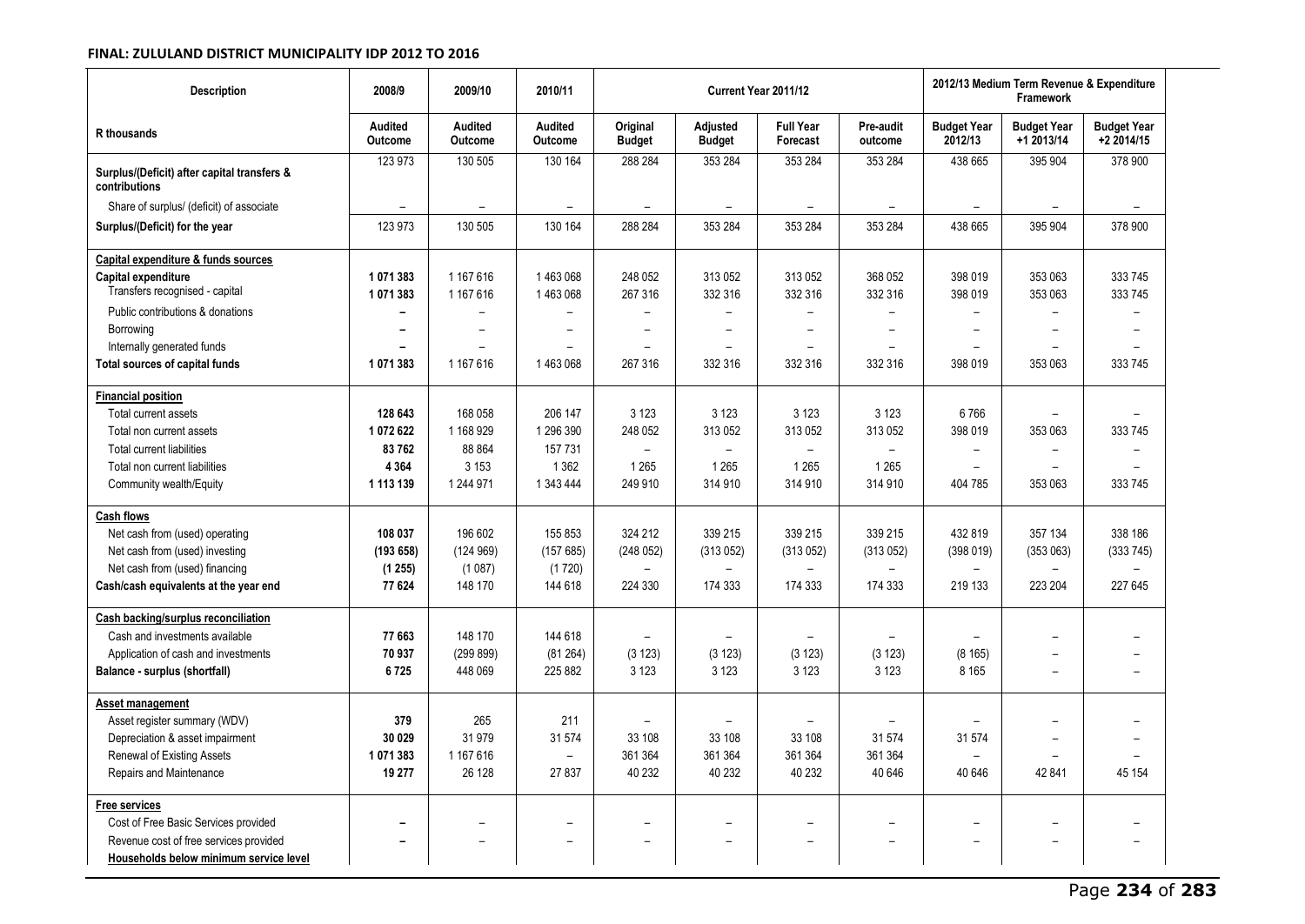| <b>Description</b>   | 2008/9                           | 2009/10                          | 2010/11                   | Current Year 2011/12      |                           |                              |                          | 2012/13 Medium Term Revenue & Expenditure<br>Framework |                                  |                                  |
|----------------------|----------------------------------|----------------------------------|---------------------------|---------------------------|---------------------------|------------------------------|--------------------------|--------------------------------------------------------|----------------------------------|----------------------------------|
| R thousands          | <b>Audited</b><br><b>Outcome</b> | <b>Audited</b><br><b>Outcome</b> | <b>Audited</b><br>Outcome | Original<br><b>Budget</b> | Adjusted<br><b>Budget</b> | <b>Full Year</b><br>Forecast | Pre-audit<br>outcome     | <b>Budget Year</b><br>2012/13                          | <b>Budget Year</b><br>+1 2013/14 | <b>Budget Year</b><br>+2 2014/15 |
| Water:               | 59                               | $\overline{\phantom{0}}$         | 54                        | $\overline{\phantom{0}}$  | $\overline{\phantom{0}}$  |                              | 48                       | 48                                                     | 46                               | 46                               |
| Sanitation/sewerage: | 79                               | $\overline{\phantom{0}}$         | 70                        | $\overline{\phantom{0}}$  | $\overline{\phantom{0}}$  |                              | $\overline{\phantom{a}}$ | <b>_</b>                                               |                                  |                                  |
| Energy:              | -                                | $\overline{\phantom{0}}$         | $\overline{\phantom{0}}$  | $\overline{\phantom{0}}$  | $\overline{\phantom{0}}$  |                              |                          | $\overline{\phantom{0}}$                               |                                  |                                  |
| Refuse:              | -                                | $\overline{\phantom{0}}$         | $\overline{\phantom{0}}$  | $\overline{\phantom{0}}$  | $\overline{\phantom{0}}$  |                              |                          |                                                        |                                  |                                  |

### **Table 71: Municipal Revenue and Expenditure**

| Description                                                             | 2008/9                    | 2009/10                   | 2010/11                   | Current Year 2011/12      |                           |                              |                          | 2012/13 Medium Term Revenue & Expenditure<br>Framework |                                  |                                  |  |
|-------------------------------------------------------------------------|---------------------------|---------------------------|---------------------------|---------------------------|---------------------------|------------------------------|--------------------------|--------------------------------------------------------|----------------------------------|----------------------------------|--|
| R thousand                                                              | <b>Audited</b><br>Outcome | <b>Audited</b><br>Outcome | <b>Audited</b><br>Outcome | Original<br><b>Budget</b> | Adjusted<br><b>Budget</b> | <b>Full Year</b><br>Forecast | Pre-audit<br>outcome     | <b>Budget Year</b><br>2012/13                          | <b>Budget Year</b><br>+1 2013/14 | <b>Budget Year</b><br>+2 2014/15 |  |
| <b>Revenue By Source</b>                                                |                           |                           |                           |                           |                           |                              |                          |                                                        |                                  |                                  |  |
| Property rates<br>Property rates - penalties & collection<br>charges    |                           |                           |                           |                           |                           |                              |                          |                                                        |                                  |                                  |  |
| Service charges - electricity revenue                                   | -                         |                           |                           |                           | $\overline{\phantom{0}}$  | $\overline{\phantom{0}}$     | $\overline{\phantom{0}}$ | $\overline{\phantom{0}}$                               |                                  |                                  |  |
| Service charges - water revenue                                         | 13 118                    | 12 209                    | 16 2 3 9                  | 15 10 5                   | 15 105                    | 15 105                       | 15 105                   | 24 9 52                                                |                                  |                                  |  |
| Service charges - sanitation revenue                                    | 5 2 0 4                   | 5483                      | 7447                      | 4796                      | 4796                      | 4796                         | 4796                     | 7820                                                   |                                  |                                  |  |
| Service charges - refuse revenue                                        |                           |                           |                           |                           |                           |                              |                          | 392                                                    |                                  |                                  |  |
| Service charges - other                                                 |                           |                           |                           |                           |                           |                              |                          |                                                        |                                  |                                  |  |
| Rental of facilities and equipment                                      | 83                        | 95                        | 84                        |                           |                           |                              |                          |                                                        |                                  |                                  |  |
| Interest earned - external investments                                  | 21 1 95                   | 9351                      | 12 3 17                   | 12 067                    | 12 0 67                   | 12 067                       | 12 067                   | 12 5 67                                                | 13 24 6                          | 13 961                           |  |
| Interest earned - outstanding debtors                                   | 272                       | 914                       | 574                       |                           |                           |                              |                          |                                                        |                                  |                                  |  |
| Dividends received                                                      |                           |                           |                           |                           |                           |                              |                          |                                                        |                                  |                                  |  |
| <b>Fines</b>                                                            |                           |                           |                           |                           |                           |                              |                          |                                                        |                                  |                                  |  |
| Licences and permits                                                    |                           |                           |                           |                           |                           |                              |                          |                                                        |                                  |                                  |  |
| Agency services                                                         |                           |                           |                           |                           |                           |                              |                          |                                                        |                                  |                                  |  |
| Transfers recognised - operational                                      |                           | 410 015                   | 418 603                   | 238 063                   | 252 063                   | 252 063                      | 252 063                  | 271 333                                                | 290 097                          | 311 448                          |  |
| Other revenue                                                           | 351 405                   | 1586                      | 1411                      | 48 803                    | 60 053                    | 60 053                       | 60 053                   | 61884                                                  | 50 639                           | 49 9 21                          |  |
| Gains on disposal of PPE                                                | 61                        | 197                       | 23                        |                           |                           |                              |                          |                                                        |                                  |                                  |  |
| <b>Total Revenue (excluding capital transfers</b><br>and contributions) | 391 338                   | 439 851                   | 456 698                   | 318834                    | 344 084                   | 344 084                      | 344 084                  | 378 948                                                | 353 982                          | 375 330                          |  |
| <b>Expenditure By Type</b>                                              |                           |                           |                           |                           |                           |                              |                          |                                                        |                                  |                                  |  |
| Employee related costs                                                  | 59 638                    | 74 960                    | 84 261                    | 85 304                    | 85 304                    | 85 304                       | 85 304                   | 98 4 99                                                | 105 432                          | 115 027                          |  |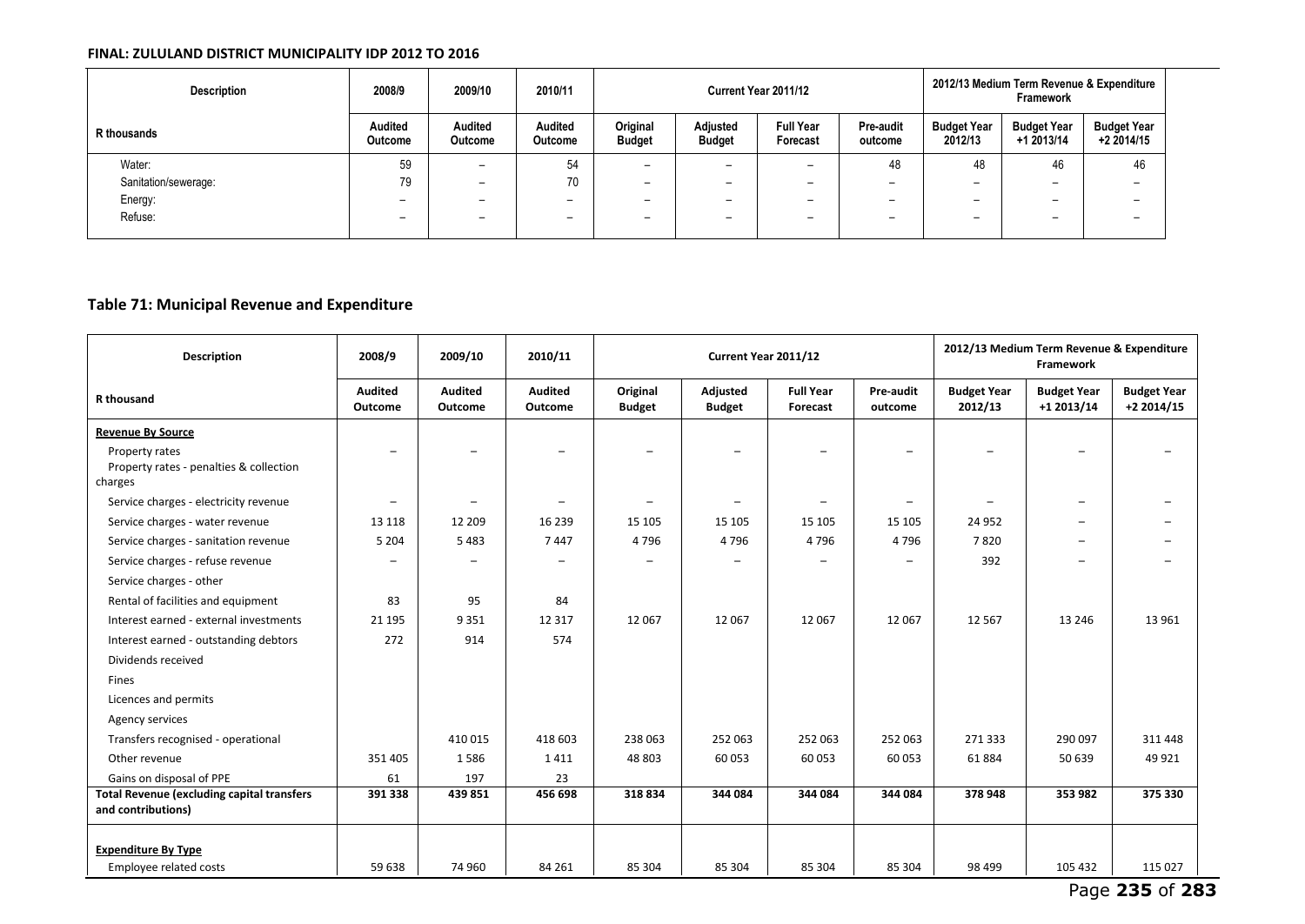| <b>Description</b>                             | 2008/9                    | 2009/10            | 2010/11                          |                           | Current Year 2011/12      |                              | 2012/13 Medium Term Revenue & Expenditure<br>Framework |                               |                                  |                                   |
|------------------------------------------------|---------------------------|--------------------|----------------------------------|---------------------------|---------------------------|------------------------------|--------------------------------------------------------|-------------------------------|----------------------------------|-----------------------------------|
| <b>R</b> thousand                              | <b>Audited</b><br>Outcome | Audited<br>Outcome | <b>Audited</b><br><b>Outcome</b> | Original<br><b>Budget</b> | Adjusted<br><b>Budget</b> | <b>Full Year</b><br>Forecast | Pre-audit<br>outcome                                   | <b>Budget Year</b><br>2012/13 | <b>Budget Year</b><br>+1 2013/14 | <b>Budget Year</b><br>$+22014/15$ |
| Remuneration of councillors                    | 4934                      | 5039               | 4792                             | 5 4 6 7                   | 5717                      | 5 7 1 7                      | 5 7 1 7                                                | 5939                          | 6479                             | 7 0 6 9                           |
| Debt impairment                                |                           |                    | 14 9 96                          | 3 0 5 5                   | 3 0 5 5                   | 3 0 5 5                      | 3 0 5 5                                                | 3 2 2 6                       | 4071                             | 4 4 4 1                           |
| Depreciation & asset impairment                | 30 0 29                   | 31979              | 31574                            | 33 108                    | 33 108                    | 33 108                       | 33 108                                                 | 31574                         |                                  | $\qquad \qquad \blacksquare$      |
| Finance charges                                | 833                       | 697                | 618                              | 310                       | 310                       | 310                          | 310                                                    | 50                            | 53                               | 56                                |
| <b>Bulk purchases</b>                          | 25 188                    | 35 064             | 39 166                           | 49 9 29                   | 52 4 29                   | 52 4 29                      | 52 429                                                 | 71789                         | 75 665                           | 79 751                            |
| Other materials                                |                           |                    |                                  |                           |                           |                              |                                                        |                               |                                  |                                   |
| Contracted services                            | 3 0 0 8                   | 3707               | 4 3 4 4                          | 10759                     | 10759                     | 10 759                       | 10759                                                  | 13757                         | 14 500                           | 15 2 8 3                          |
| Transfers and grants                           | 813                       | 845                | 900                              | 1081                      | 1081                      | 1081                         | 1081                                                   | 1 1 5 2                       | 490                              | 490                               |
| Other expenditure                              | 142 921                   | 157 056            | 145 883                          | 89 5 88                   | 112 088                   | 112 088                      | 112 088                                                | 112 317                       | 104 451                          | 108 060                           |
| Loss on disposal of PPE                        |                           |                    |                                  |                           |                           |                              |                                                        |                               |                                  |                                   |
| <b>Total Expenditure</b>                       | 267 365                   | 309 346            | 326 534                          | 278 602                   | 303 852                   | 303 852                      | 303 852                                                | 338 301                       | 311 141                          | 330 176                           |
|                                                |                           |                    |                                  |                           |                           |                              |                                                        |                               |                                  |                                   |
| Surplus/(Deficit)                              | 123 973                   | 130 505            | 130 164                          | 40 232                    | 40 232                    | 40 232                       | 40 232                                                 | 40 646                        | 42 841                           | 45 154                            |
| Transfers recognised - capital                 |                           |                    |                                  | 228 788                   | 293 788                   | 293 788                      | 293 788                                                | 378 363                       | 338 670                          | 318 575                           |
| Contributions recognised - capital             | $\overline{\phantom{m}}$  |                    | -                                | 19 2 64                   | 19 2 64                   | 19 2 64                      | 19 2 64                                                | 19 656                        | 14 3 93                          | 15 170                            |
| Contributed assets                             |                           |                    |                                  |                           |                           |                              |                                                        |                               |                                  |                                   |
| Surplus/(Deficit) after capital transfers &    | 123 973                   | 130 505            | 130 164                          | 288 284                   | 353 284                   | 353 284                      | 353 284                                                | 438 665                       | 395 904                          | 378 900                           |
| contributions                                  |                           |                    |                                  |                           |                           |                              |                                                        |                               |                                  |                                   |
| Taxation                                       |                           |                    |                                  |                           |                           |                              |                                                        |                               |                                  |                                   |
| Surplus/(Deficit) after taxation               | 123 973                   | 130 505            | 130 164                          | 288 284                   | 353 284                   | 353 284                      | 353 284                                                | 438 665                       | 395 904                          | 378 900                           |
| Attributable to minorities                     |                           |                    |                                  |                           |                           |                              |                                                        |                               |                                  |                                   |
| Surplus/(Deficit) attributable to municipality | 123 973                   | 130 505            | 130 164                          | 288 284                   | 353 284                   | 353 284                      | 353 284                                                | 438 665                       | 395 904                          | 378 900                           |
| Share of surplus/ (deficit) of associate       |                           |                    |                                  |                           |                           |                              |                                                        |                               |                                  |                                   |
| Surplus/(Deficit) for the year                 | 123 973                   | 130 505            | 130 164                          | 288 284                   | 353 284                   | 353 284                      | 353 284                                                | 438 665                       | 395 904                          |                                   |

### 3.1 CHANGES IN OPERATING EXPENDITURE FROM PREVIOUS FINANCIAL YEAR EXPLAINED

- **The employee related cost** comprises 26% of the total operating budget. The primary reason for the 15% increase is the 15% increase is the increment of 9.1% including the notch increases and new positions of five water tanker drivers, one Fire engine driver, three firemen, two administration officers, Chief Accountant and a Customer Care Officer.
- **An 9.1% increment for Councillor's remuneration** is provided for
- **Working Capital Reserve:** This is the provision for doubtful debts as results of a non-collection level. The 6% increase is based on the projection.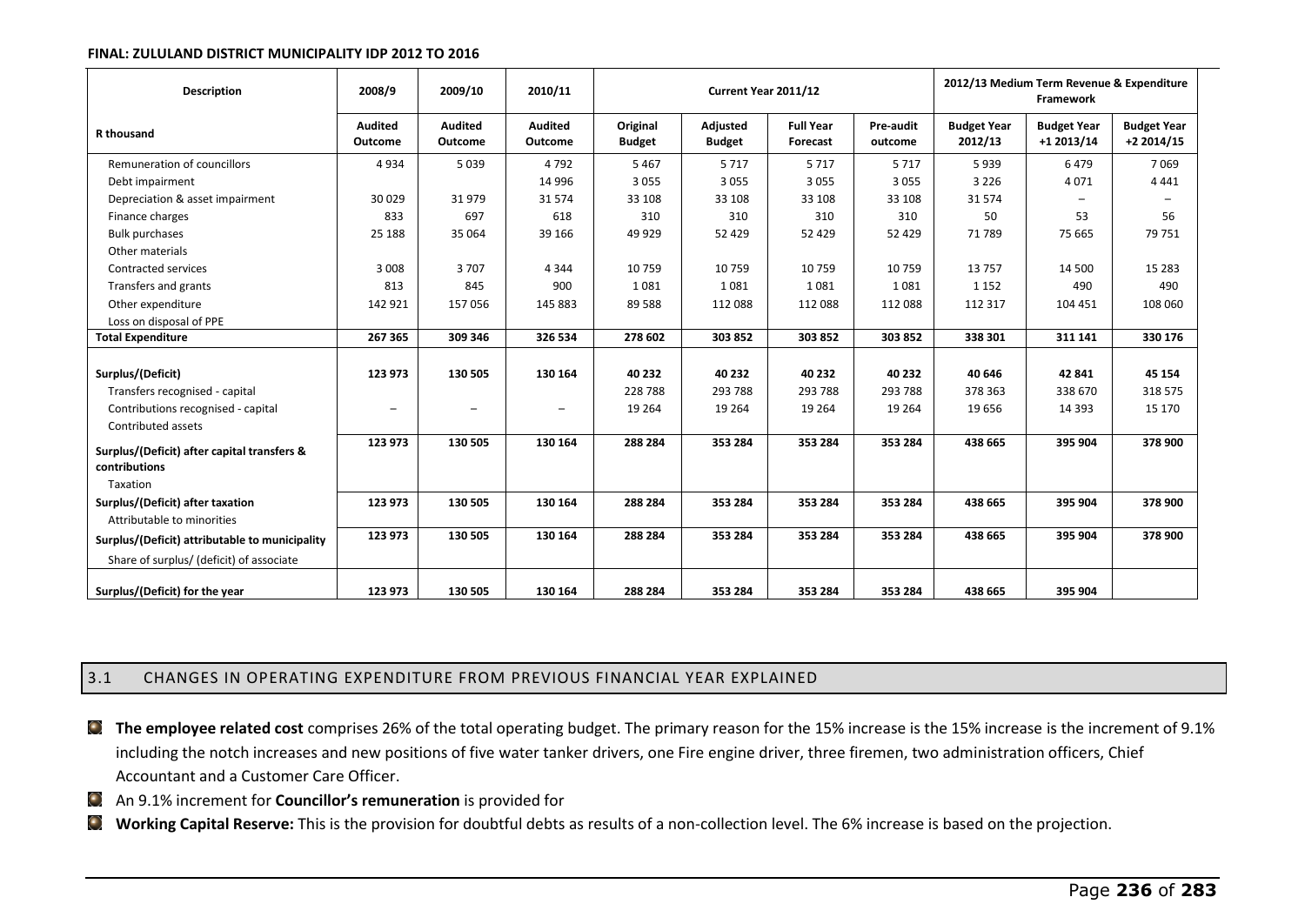- **Depreciation:** This is a non cash item budgeted for as per the stipulation of the new accounting standards and is funded from backlog depreciation. The 5% decrease is based on the on the preliminary 2012/2013 depreciation calculation.
- **Repairs and Maintenance** 
	- **Buildings**: The budgeted amount is for the maintenance of municipal buildings. Decreased by 50%
	- **Vehicles**: The 29% increase is provided due to high expenditure on maintenance of water tankers and poor condition of vehicles
- **Bulk Water Purification and Sewerage Treatment:** 
	- Bulk sewerage treatment and bulk water purification is based on the existing contract and there are no major increases except for the 6% inflation provision increase.
	- Bulk electricity has also increased as a result of the expected above average increment by Eskom and the contribution towards the new electricity network for the water and waste water treatment plants
- $\bullet$ **Grants and Subsidies Paid:** 
	- The Grants and Subsidies have been phased out as no more grants received as part of equitable share. The only grants that are still payable to the local municipalities are the Tourism grants to local municipalities and the Water Services Provider grant to Abaqulusi local municipality.
- **General expenses** increased by 0.17% from R122,612,604 to R122,825,370 due to the percentage change in inflation of 5.6%.  $\bullet$

3.2 CHANGES IN OPERATING INCOME FROM PREVIOUS FINANCIAL YEAR EXPLAINED

#### **User charges**   $\bullet$

- A tariffs increases of 6% on the tariffs applicable to the band 7-30 kl and 12% on the bands above 30kl
- Free basic water of 6kl per household per month is provided for.
- Sale of water is based on the proposed tariffs structure.
- Other tariffs to increase 6%

### **Interest income**

- Is expected to Increased as a results of interest rate from R12,066,793 to R12,566,926
- **Grants Income** 
	- Equitable share increased by R24,528,000 from R234,326,000 to R258,854,000.
	- Provincial Grants are based on provincial 2011/12 budget statement. The airport grant increased from R10m to R20m and the P700 grant of R14m was once off grant in 2011/2012.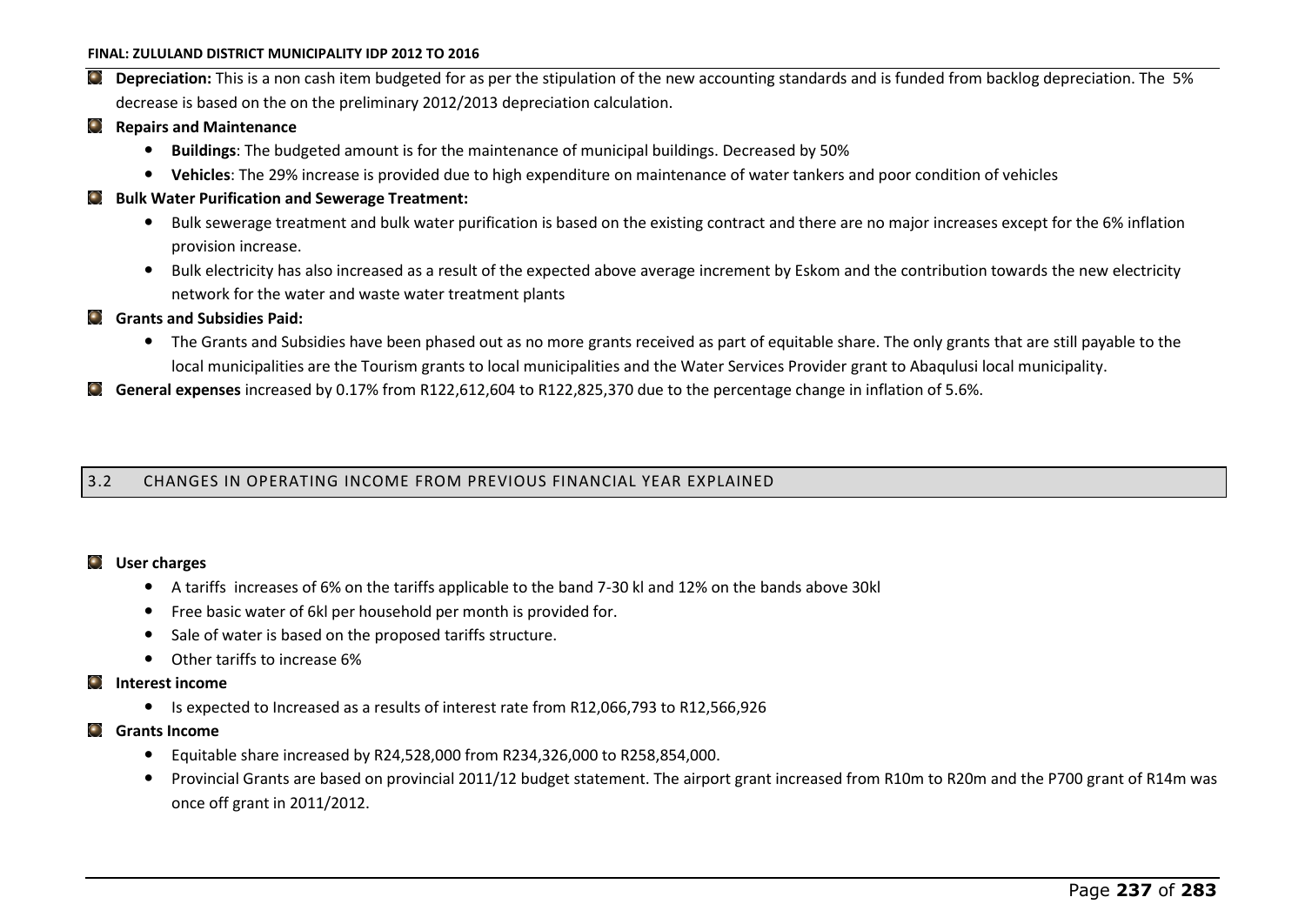### **Table 72: CAPEX**

| <b>Vote Description</b>                    | 2008/9                   | 2009/10                          | 2010/11                   |                           | Current Year 2011/12      |                              |                          | 2012/13 Medium Term Revenue & Expenditure<br>Framework |                                  |                                  |
|--------------------------------------------|--------------------------|----------------------------------|---------------------------|---------------------------|---------------------------|------------------------------|--------------------------|--------------------------------------------------------|----------------------------------|----------------------------------|
| R thousand                                 | Audited<br>Outcome       | <b>Audited</b><br><b>Outcome</b> | <b>Audited</b><br>Outcome | Original<br><b>Budget</b> | Adjusted<br><b>Budget</b> | <b>Full Year</b><br>Forecast | Pre-audit<br>outcome     | <b>Budget Year</b><br>2012/13                          | <b>Budget Year</b><br>+1 2013/14 | <b>Budget Year</b><br>+2 2014/15 |
| Capital expenditure - Vote                 |                          |                                  |                           |                           |                           |                              |                          |                                                        |                                  |                                  |
| Multi-year expenditure to be appropriated  |                          |                                  |                           |                           |                           |                              |                          |                                                        |                                  |                                  |
| Vote 1 - COUNCIL                           |                          |                                  |                           |                           |                           |                              |                          |                                                        | $\overline{\phantom{0}}$         |                                  |
| Vote 2 - CORPORATE SERVICES                |                          |                                  |                           |                           | $\overline{\phantom{0}}$  | $\overline{\phantom{0}}$     |                          | $\overline{\phantom{0}}$                               |                                  |                                  |
| Vote 3 - FINANCE                           |                          |                                  |                           |                           | $\overline{\phantom{0}}$  | $\overline{\phantom{0}}$     | $\overline{\phantom{0}}$ | $\qquad \qquad -$                                      |                                  |                                  |
| Vote 4 - PLANNING & WSA                    |                          |                                  |                           |                           | $\qquad \qquad -$         | $\overline{\phantom{0}}$     | $\overline{\phantom{0}}$ | $\overline{\phantom{0}}$                               | $\qquad \qquad -$                |                                  |
| Vote 5 - COMMUNITY DEVELOPMENT             |                          |                                  |                           |                           | $\overline{\phantom{0}}$  | $\overline{\phantom{0}}$     |                          |                                                        |                                  |                                  |
| Vote 6 - TECHNICAL SERVICES                |                          | $\overline{\phantom{0}}$         |                           |                           | $\overline{\phantom{0}}$  | $\overline{\phantom{0}}$     | $\overline{\phantom{0}}$ | $\overline{\phantom{0}}$                               | $\qquad \qquad -$                |                                  |
| Vote 7 - WATER PURIFICATION                |                          |                                  |                           |                           |                           |                              |                          | $\qquad \qquad -$                                      |                                  |                                  |
| Vote 8 - WATER DISTRIBUTION                |                          |                                  |                           |                           | $\overline{\phantom{m}}$  | $\overline{\phantom{0}}$     |                          | $\qquad \qquad -$                                      |                                  |                                  |
| Vote 9 - WASTE WATER                       |                          |                                  |                           |                           |                           |                              |                          | -                                                      |                                  |                                  |
| Vote 10 - [NAME OF VOTE 10]                |                          |                                  |                           |                           |                           | $\overline{\phantom{0}}$     | $\overline{\phantom{0}}$ | $\qquad \qquad -$                                      | $\overline{\phantom{0}}$         |                                  |
| Vote 11 - [NAME OF VOTE 11]                |                          |                                  |                           |                           | $\overline{\phantom{0}}$  | $\overline{\phantom{0}}$     | $\overline{\phantom{0}}$ | $\overline{\phantom{0}}$                               | $\overline{\phantom{0}}$         |                                  |
| Vote 12 - [NAME OF VOTE 12]                |                          |                                  |                           |                           |                           | $\overline{\phantom{0}}$     | $\overline{\phantom{0}}$ | $\overline{\phantom{0}}$                               | $\overline{\phantom{0}}$         |                                  |
| Vote 13 - [NAME OF VOTE 13]                |                          |                                  |                           |                           |                           | $\overline{\phantom{0}}$     | $\overline{\phantom{0}}$ | $\overline{\phantom{0}}$                               | $\overline{\phantom{0}}$         |                                  |
| Vote 14 - [NAME OF VOTE 14]                |                          |                                  |                           |                           | $\overline{\phantom{0}}$  | $\equiv$                     | $\overline{\phantom{0}}$ | $\qquad \qquad -$                                      |                                  |                                  |
| Vote 15 - [NAME OF VOTE 15]                | $\overline{\phantom{0}}$ | $\overline{\phantom{0}}$         |                           | $\overline{\phantom{0}}$  | $\overline{\phantom{0}}$  | $\overline{\phantom{0}}$     | $\overline{\phantom{0}}$ | $\overline{\phantom{0}}$                               |                                  |                                  |
| Capital multi-year expenditure sub-total   |                          | -                                |                           |                           | $\overline{\phantom{0}}$  | $\overline{\phantom{0}}$     |                          | $\overline{\phantom{0}}$                               | -                                |                                  |
| Single-year expenditure to be appropriated |                          |                                  |                           |                           |                           |                              |                          |                                                        |                                  |                                  |
| Vote 1 - COUNCIL                           | 29 7 31                  | 31 4 96                          | 49899                     | 3800                      | 3800                      | 3800                         | 3800                     | 5 2 6 1                                                | 5545                             | 5844                             |
| Vote 2 - CORPORATE SERVICES                | 2 1 7 4                  | 2 1 7 4                          |                           | 4 0 3 7                   | 14 037                    | 14 037                       | 14 037                   | 20 884                                                 | 932                              | 982                              |
| Vote 3 - FINANCE                           | 2996                     | 4656                             | 3820                      | 2 1 6 5                   | 2 1 6 5                   | 2 1 6 5                      | 2 1 6 5                  | 4 2 8 7                                                | 2410                             | 2 5 4 0                          |
| Vote 4 - PLANNING & WSA                    | 3789                     | 3878                             | 3789                      | 4751                      | 4751                      | 4751                         | 4751                     | 5010                                                   | 5 2 7 3                          | 5 5 6 5                          |
| Vote 5 - COMMUNITY DEVELOPMENT             | 356                      | 1745                             | 3 9 6 0                   | 183                       | 183                       | 183                          | 183                      | 693                                                    | 730                              | 770                              |
| Vote 6 - TECHNICAL SERVICES                | 1 032 338                | 37                               | 37                        | 227 100                   | 282 100                   | 282 100                      | 282 100                  | 356 587                                                | 336 806                          | 316 603                          |
| Vote 7 - WATER PURIFICATION                |                          |                                  |                           |                           |                           |                              |                          | 780                                                    | 822                              | 867                              |
| Vote 8 - WATER DISTRIBUTION                | $\overline{\phantom{0}}$ | 1 123 630                        | 1 401 550                 | 6016                      | 6016                      | 6016                         | 6016                     | 4517                                                   | 544                              | 574                              |
| Vote 9 - WASTE WATER                       | $\overline{\phantom{0}}$ | $\overline{\phantom{0}}$         |                           |                           |                           |                              |                          | $\overline{\phantom{0}}$                               |                                  |                                  |
| Vote 10 - [NAME OF VOTE 10]                | $\overline{\phantom{0}}$ |                                  |                           |                           |                           |                              |                          | $\overline{\phantom{0}}$                               |                                  |                                  |
| Vote 11 - [NAME OF VOTE 11]                |                          |                                  |                           |                           |                           |                              |                          | $\qquad \qquad -$                                      |                                  |                                  |
| Vote 12 - [NAME OF VOTE 12]                |                          |                                  |                           |                           |                           |                              |                          | $\qquad \qquad -$                                      |                                  |                                  |
| Vote 13 - [NAME OF VOTE 13]                |                          |                                  |                           |                           |                           |                              |                          | -                                                      |                                  |                                  |
| Vote 14 - [NAME OF VOTE 14]                |                          |                                  |                           |                           |                           |                              |                          |                                                        |                                  |                                  |
| Vote 15 - [NAME OF VOTE 15]                | $\overline{\phantom{0}}$ | $\overline{\phantom{0}}$         |                           |                           |                           |                              |                          |                                                        |                                  |                                  |
| Capital single-year expenditure sub-total  | 1071383                  | 1 167 616                        | 1463056                   | 248 052                   | 313 052                   | 313 052                      | 313 052                  | 398 019                                                | 353 063                          | 333745                           |
| <b>Total Capital Expenditure - Vote</b>    | 1071383                  | 1 167 616                        | 1463056                   | 248 052                   | 313 052                   | 313 052                      | 313 052                  | 398 019                                                | 353 063                          | 333 745                          |
|                                            |                          |                                  |                           |                           |                           |                              |                          |                                                        |                                  |                                  |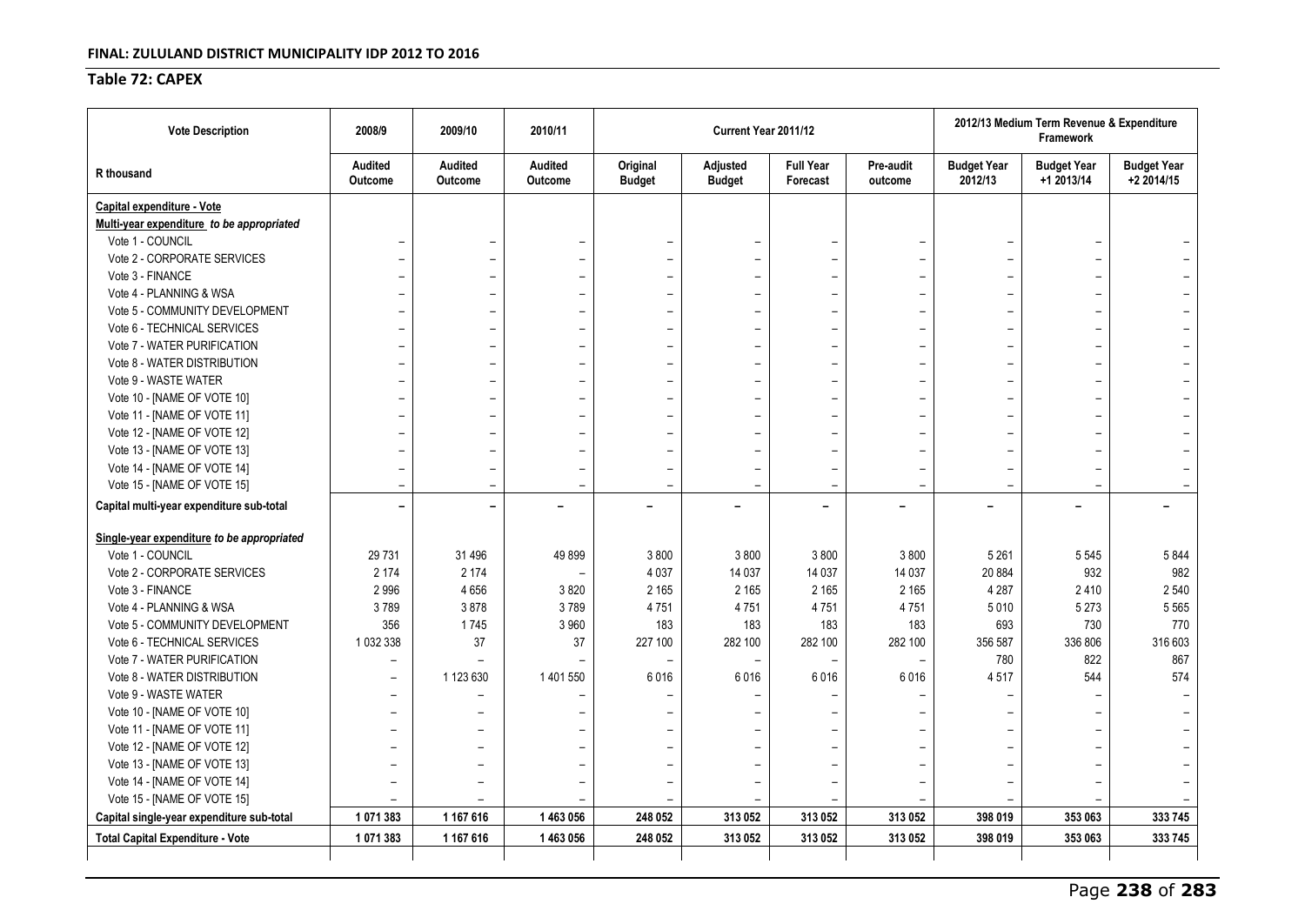| <b>Vote Description</b>                     | 2008/9             | 2009/10            | 2010/11            |                           | Current Year 2011/12      |                              |                      | 2012/13 Medium Term Revenue & Expenditure<br><b>Framework</b> |                                  |                                  |  |
|---------------------------------------------|--------------------|--------------------|--------------------|---------------------------|---------------------------|------------------------------|----------------------|---------------------------------------------------------------|----------------------------------|----------------------------------|--|
| R thousand                                  | Audited<br>Outcome | Audited<br>Outcome | Audited<br>Outcome | Original<br><b>Budget</b> | Adjusted<br><b>Budget</b> | <b>Full Year</b><br>Forecast | Pre-audit<br>outcome | <b>Budget Year</b><br>2012/13                                 | <b>Budget Year</b><br>+1 2013/14 | <b>Budget Year</b><br>+2 2014/15 |  |
| <b>Capital Expenditure - Standard</b>       |                    |                    |                    |                           |                           |                              |                      |                                                               |                                  |                                  |  |
| Governance and administration               | 32 7 26            | 36 152             | 53719              | 10 003                    | 20 003                    | 20 003                       | 20 003               | 30 432                                                        | 8887                             | 9 3 6 7                          |  |
| Executive and council                       | 29 7 31            | 31 4 96            | 49899              | 3800                      | 3800                      | 3800                         | 3800                 | 5 2 6 1                                                       | 5545                             | 5844                             |  |
| Budget and treasury office                  | 2996               | 4656               | 3820               | 2 1 6 5                   | 2 1 6 5                   | 2 1 6 5                      | 2 1 6 5              | 4 2 8 7                                                       | 2410                             | 2 5 4 0                          |  |
| Corporate services                          |                    |                    |                    | 4 0 3 7                   | 14 037                    | 14 037                       | 14 037               | 20 8 84                                                       | 932                              | 982                              |  |
| <b>Community and public safety</b>          | 2 5 3 0            | 3919               | 3973               | 183                       | 183                       | 183                          | 183                  | 693                                                           | 730                              | 770                              |  |
| Community and social services               | 344                | 1732               | 1787               | 183                       | 183                       | 183                          | 183                  | 693                                                           | 730                              | 770                              |  |
| Sport and recreation                        |                    |                    |                    |                           |                           |                              |                      |                                                               |                                  |                                  |  |
| Public safety                               | 2 1 7 4            | 2 1 7 4            | 2 1 7 4            |                           |                           |                              |                      |                                                               |                                  |                                  |  |
| Housing                                     |                    |                    |                    |                           |                           |                              |                      |                                                               |                                  |                                  |  |
| Health                                      | 13                 | 13                 | 13                 |                           |                           |                              |                      |                                                               |                                  |                                  |  |
| <b>Economic and environmental services</b>  | 3789               | 3878               | 3789               | 4751                      | 4751                      | 4751                         | 4751                 | 5010                                                          | 5 2 7 3                          | 5 5 6 5                          |  |
| Planning and development                    | 3789               | 3878               | 3789               | 4751                      | 4751                      | 4751                         | 4751                 | 5010                                                          | 5 2 7 3                          | 5 5 6 5                          |  |
| Road transport                              |                    |                    |                    |                           |                           |                              |                      |                                                               |                                  |                                  |  |
| Environmental protection                    |                    |                    |                    |                           |                           |                              |                      |                                                               |                                  |                                  |  |
| <b>Trading services</b>                     | 1 032 338          | 1 123 630          | 1401550            | 233 116                   | 288 116                   | 288 116                      | 343 116              | 361884                                                        | 338 173                          | 318 043                          |  |
| Electricity                                 |                    |                    |                    |                           |                           |                              |                      |                                                               |                                  |                                  |  |
| Water                                       | 1 032 338          | 1 123 630          | 1 401 550          | 233 116                   | 288 116                   | 288 116                      | 343 116              | 361884                                                        | 338 173                          | 318 043                          |  |
| Waste water management                      |                    |                    |                    |                           |                           |                              |                      |                                                               |                                  |                                  |  |
| Waste management                            |                    |                    |                    |                           |                           |                              |                      |                                                               |                                  |                                  |  |
| Other                                       |                    | 37                 | 37                 |                           |                           |                              |                      |                                                               |                                  |                                  |  |
| <b>Total Capital Expenditure - Standard</b> | 1 071 383          | 1 167 616          | 1463068            | 248 052                   | 313 052                   | 313 052                      | 368 052              | 398 019                                                       | 353 063                          | 333 745                          |  |
|                                             |                    |                    |                    |                           |                           |                              |                      |                                                               |                                  |                                  |  |
| Funded by:                                  |                    |                    |                    |                           |                           |                              |                      |                                                               |                                  |                                  |  |
| <b>National Government</b>                  | 1 032 338          | 1 123 630          | 1401587            | 248 052                   | 303 052                   | 303 052                      | 303 052              | 358 363                                                       | 338 670                          | 318 575                          |  |
| <b>Provincial Government</b>                |                    |                    |                    |                           | 10 000                    | 10 000                       | 10 000               | 20 000                                                        |                                  |                                  |  |
| <b>District Municipality</b>                |                    |                    |                    |                           |                           |                              |                      |                                                               |                                  |                                  |  |
| Other transfers and grants                  | 39 046             | 43 986             | 61 481             | 19 264                    | 19 264                    | 19 264                       | 19 264               | 19656                                                         | 14 3 9 3                         | 15 170                           |  |
| Transfers recognised - capital              | 1 071 383          | 1 167 616          | 1463068            | 267 316                   | 332 316                   | 332 316                      | 332 316              | 398 019                                                       | 353 063                          | 333745                           |  |
| <b>Public contributions &amp; donations</b> |                    |                    |                    |                           |                           |                              |                      |                                                               |                                  |                                  |  |
| <b>Borrowing</b>                            |                    |                    |                    |                           |                           |                              |                      |                                                               |                                  |                                  |  |
| Internally generated funds                  |                    |                    |                    |                           |                           |                              |                      |                                                               |                                  |                                  |  |
| <b>Total Capital Funding</b>                | 1 071 383          | 1 167 616          | 1463068            | 267 316                   | 332 316                   | 332 316                      | 332 316              | 398 019                                                       | 353 063                          | 333 745                          |  |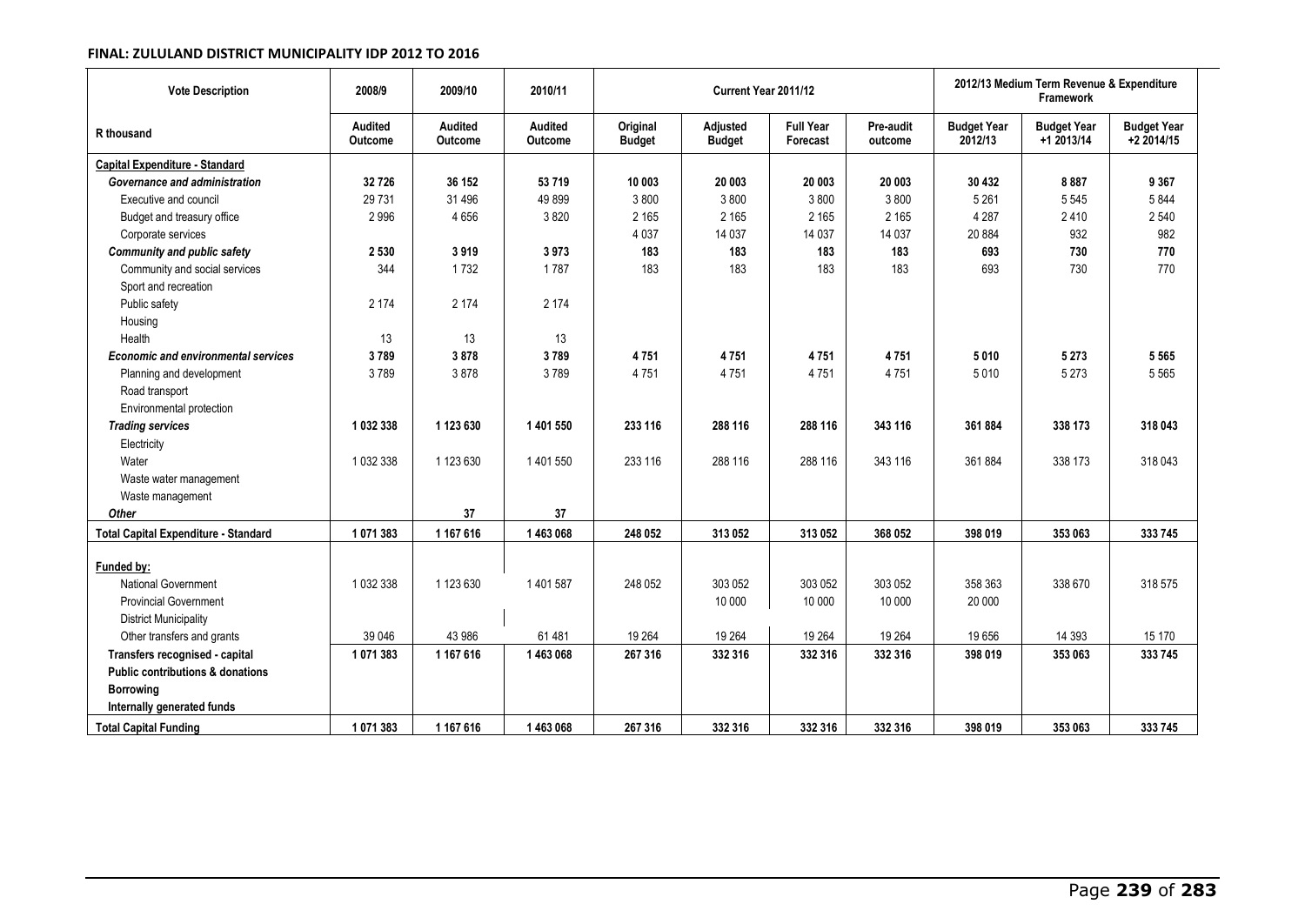| ٠ | MIG                                                               | 275,487,000 | 69%  |
|---|-------------------------------------------------------------------|-------------|------|
| ٠ | <b>DWAF</b>                                                       | 81,100,000  | 20%  |
| ٠ | <b>VARIOUS OWN PROJECTS</b>                                       | 19,655,516  | 5%   |
| ٠ | <b>UPGRADING OF AIRPORT</b>                                       | 20,000,000  | 5%   |
| ٠ | <b>RURAL ROAD ASSET MANAGEMENT</b>                                | 1,776,000   | 1%   |
| ٠ | <b>TOTAL CAPITAL</b>                                              | 398,018,516 | 100% |
| ٠ | MIG increased by R48m from R227m to R275m                         |             |      |
| ٠ | DWAF increased by R26m from R55m to R81m                          |             |      |
| ٠ | Own projects increased by R391,516 from R19,264000 to R19,655,516 |             |      |
| ٠ | Upgrading of airport by R20m from R10m to R30m                    |             |      |

Rural roads assets management new R1,776,000 ٠

### **Table 73: Transfer and Grants Receipts**

| <b>Description</b>                             | 2008/9             | 2009/10                   | 2010/11                   |                        | Current Year 2011/12   | 2012/13 Medium Term Revenue & Expenditure<br>Framework |                               |                                  |                                  |
|------------------------------------------------|--------------------|---------------------------|---------------------------|------------------------|------------------------|--------------------------------------------------------|-------------------------------|----------------------------------|----------------------------------|
| R thousand                                     | Audited<br>Outcome | <b>Audited</b><br>Outcome | Audited<br><b>Outcome</b> | <b>Original Budget</b> | <b>Adjusted Budget</b> | <b>Full Year Forecast</b>                              | <b>Budget Year</b><br>2012/13 | <b>Budget Year</b><br>+1 2013/14 | <b>Budget Year</b><br>+2 2014/15 |
| <b>RECEIPTS:</b>                               |                    |                           |                           |                        |                        |                                                        |                               |                                  |                                  |
| <b>Operating Transfers and Grants</b>          |                    |                           |                           |                        |                        |                                                        |                               |                                  |                                  |
| <b>National Government:</b>                    |                    | 160 532                   |                           | 242 375                | 236 576                | 236 576                                                | 269 372                       | 288 258                          | 309 509                          |
| Local Government Equitable Share               |                    | 159 047                   |                           | 234 326                | 234 326                | 234 326                                                | 258 854                       | 277840                           | 299 001                          |
| Finance Management                             |                    | 750                       |                           | 1 2 5 0                | 1 2 5 0                | 1 2 5 0                                                | 1 2 5 0                       | 1 2 5 0                          | 1 2 5 0                          |
| Municipal Systems Improvement                  |                    | 735                       |                           | 1 0 0 0                | 1 0 0 0                | 1 0 0 0                                                | 1 0 0 0                       | 900                              | 1 0 0 0                          |
| Water Services Operating Subsidy Grant         |                    |                           |                           |                        |                        |                                                        | 8 2 6 8                       | 8 2 6 8                          | 8 2 5 8                          |
| Other transfers/grants [insert description]    |                    |                           |                           | 5799                   |                        |                                                        |                               |                                  |                                  |
|                                                |                    |                           |                           |                        |                        |                                                        |                               |                                  |                                  |
| <b>Provincial Government:</b>                  | 159 877            | 222 956                   |                           | 1487                   | 15487                  | 15 487                                                 | 1961                          | 1839                             | 1939                             |
|                                                | 159 877            | 222 656                   | $\overline{\phantom{0}}$  |                        |                        |                                                        |                               |                                  |                                  |
| DEVELOPMENT PLANNING SHARED<br><b>SERVICES</b> |                    |                           |                           |                        |                        |                                                        |                               | 200                              | 210                              |
| DISTRICT GROWTH DEVELOPMENT                    |                    |                           |                           |                        |                        |                                                        | 400                           | $\overline{\phantom{m}}$         | $\qquad \qquad -$                |

Page **240** of **283**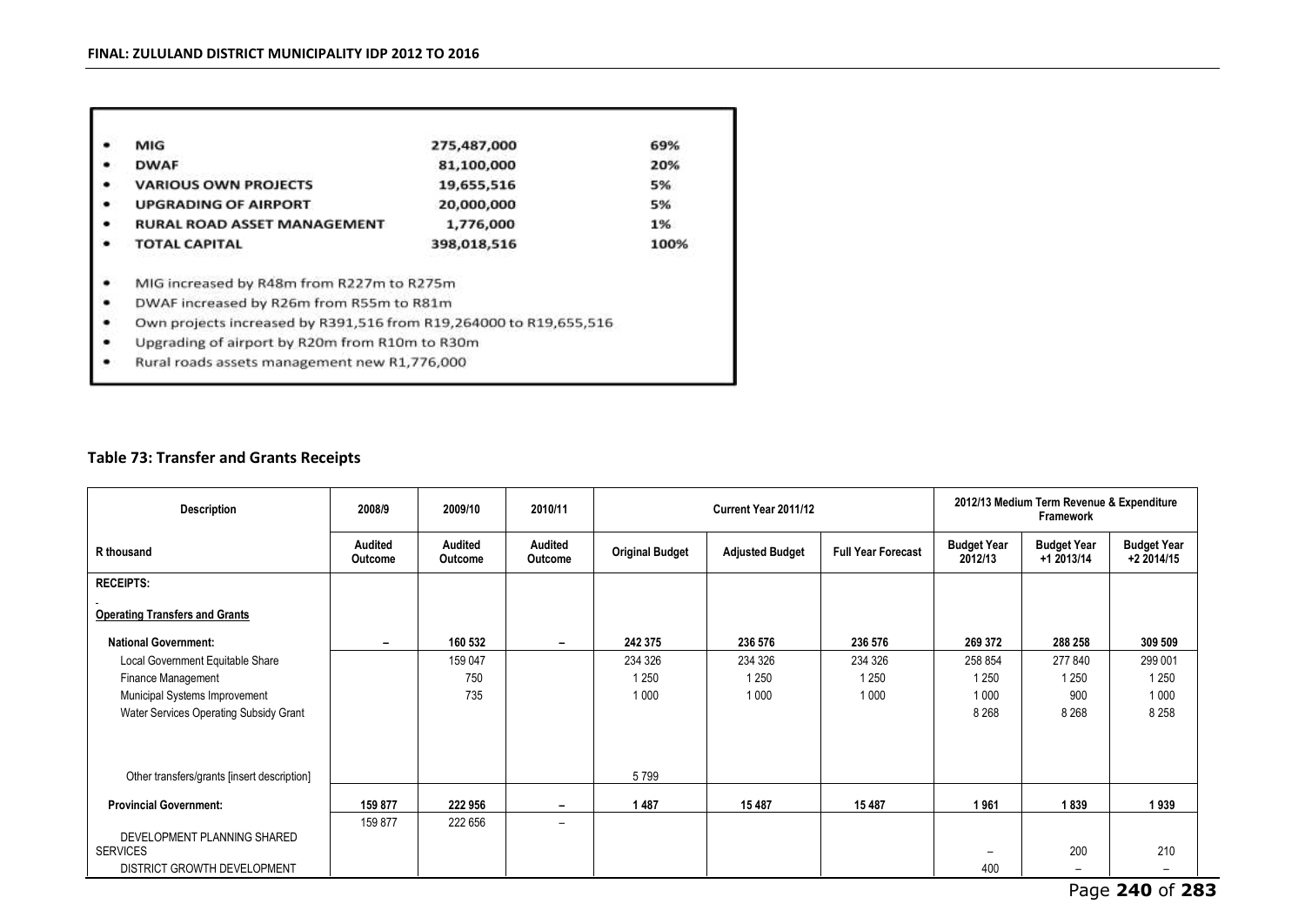| <b>SUMMIT</b>                                             |                          |                          |                          |                          |                          |                          |                          |                          |                          |
|-----------------------------------------------------------|--------------------------|--------------------------|--------------------------|--------------------------|--------------------------|--------------------------|--------------------------|--------------------------|--------------------------|
| <b>INDONSA GRANT</b><br>P700 CORRIDOR DEVELOPMENT         |                          |                          |                          | 1487                     | 1487<br>14 000           | 1487<br>14 000           | 1561                     | 1639                     | 1729                     |
| Other transfers/grants [insert description]               |                          | 300                      |                          |                          |                          |                          |                          |                          |                          |
| <b>District Municipality:</b>                             | $\qquad \qquad -$        | -                        | -                        | $\overline{\phantom{0}}$ | $\overline{\phantom{a}}$ | $\overline{\phantom{0}}$ | -                        | $\overline{\phantom{0}}$ | $\overline{\phantom{0}}$ |
| [insert description]                                      |                          |                          |                          |                          |                          |                          |                          |                          |                          |
| Other grant providers:                                    | -                        | $\overline{\phantom{0}}$ | $\blacksquare$           | $\overline{\phantom{0}}$ | $\overline{\phantom{0}}$ | $\overline{\phantom{0}}$ | $\overline{\phantom{0}}$ | $\overline{\phantom{0}}$ | $\overline{\phantom{a}}$ |
| [insert description]                                      |                          |                          |                          |                          |                          |                          |                          |                          |                          |
| <b>Total Operating Transfers and Grants</b>               | 159 877                  | 383 488                  | $\overline{\phantom{a}}$ | 243 862                  | 252 063                  | 252 063                  | 271 333                  | 290 097                  | 311 448                  |
| <b>Capital Transfers and Grants</b>                       |                          |                          |                          |                          |                          |                          |                          |                          |                          |
| <b>National Government:</b>                               | $\overline{\phantom{a}}$ | $\overline{\phantom{a}}$ | $\overline{\phantom{a}}$ | -                        | 55 000                   | 55 000                   | 358 363                  | 338 670                  | 318 575                  |
| Municipal Infrastructure Grant (MIG)                      |                          |                          |                          |                          |                          |                          | 275 487                  | 290 606                  | 316 603                  |
| Regional Bulk Infrastructure                              |                          |                          |                          |                          | 55 000                   | 55 000                   | 81 100                   | 46 200                   |                          |
| Rural Roads Assets Management Grants                      |                          |                          |                          |                          |                          |                          | 1776                     | 1864                     | 1972                     |
|                                                           |                          |                          |                          |                          |                          |                          |                          |                          |                          |
| Other capital transfers/grants [insert desc]              |                          |                          |                          |                          |                          |                          | $\overline{\phantom{0}}$ | $\overline{\phantom{m}}$ |                          |
| <b>Provincial Government:</b>                             | $\overline{\phantom{0}}$ | $\overline{\phantom{0}}$ |                          |                          | 10 000                   | 10 000                   | 20 000                   | $\overline{\phantom{a}}$ |                          |
| Upgrading of airport                                      |                          |                          |                          |                          | 10 000                   | 10 000                   | 20 000                   | $-$                      | $\overline{\phantom{a}}$ |
| <b>District Municipality:</b>                             | -                        | -                        | $\overline{\phantom{a}}$ | $\overline{\phantom{0}}$ | $\overline{\phantom{a}}$ | $\overline{\phantom{0}}$ | $\overline{\phantom{0}}$ | $\overline{\phantom{a}}$ |                          |
| [insert description]                                      |                          |                          |                          |                          |                          |                          |                          |                          |                          |
| Other grant providers:                                    | -                        | $\overline{\phantom{a}}$ | $\overline{\phantom{a}}$ | $\overline{\phantom{a}}$ | $\overline{\phantom{a}}$ | $\overline{\phantom{a}}$ | $\overline{\phantom{a}}$ | $\overline{\phantom{a}}$ | $\overline{\phantom{a}}$ |
| [insert description]                                      |                          |                          |                          |                          |                          |                          |                          |                          |                          |
| <b>Total Capital Transfers and Grants</b>                 | $\qquad \qquad -$        | $\overline{\phantom{a}}$ | $\overline{\phantom{a}}$ | -                        | 65 000                   | 65 000                   | 378 363                  | 338 670                  | 318 575                  |
| <b>TOTAL RECEIPTS OF TRANSFERS &amp;</b><br><b>GRANTS</b> | 159 877                  | 383 488                  | $\overline{\phantom{0}}$ | 243 862                  | 317 063                  | 317 063                  | 649 696                  | 628767                   | 630 023                  |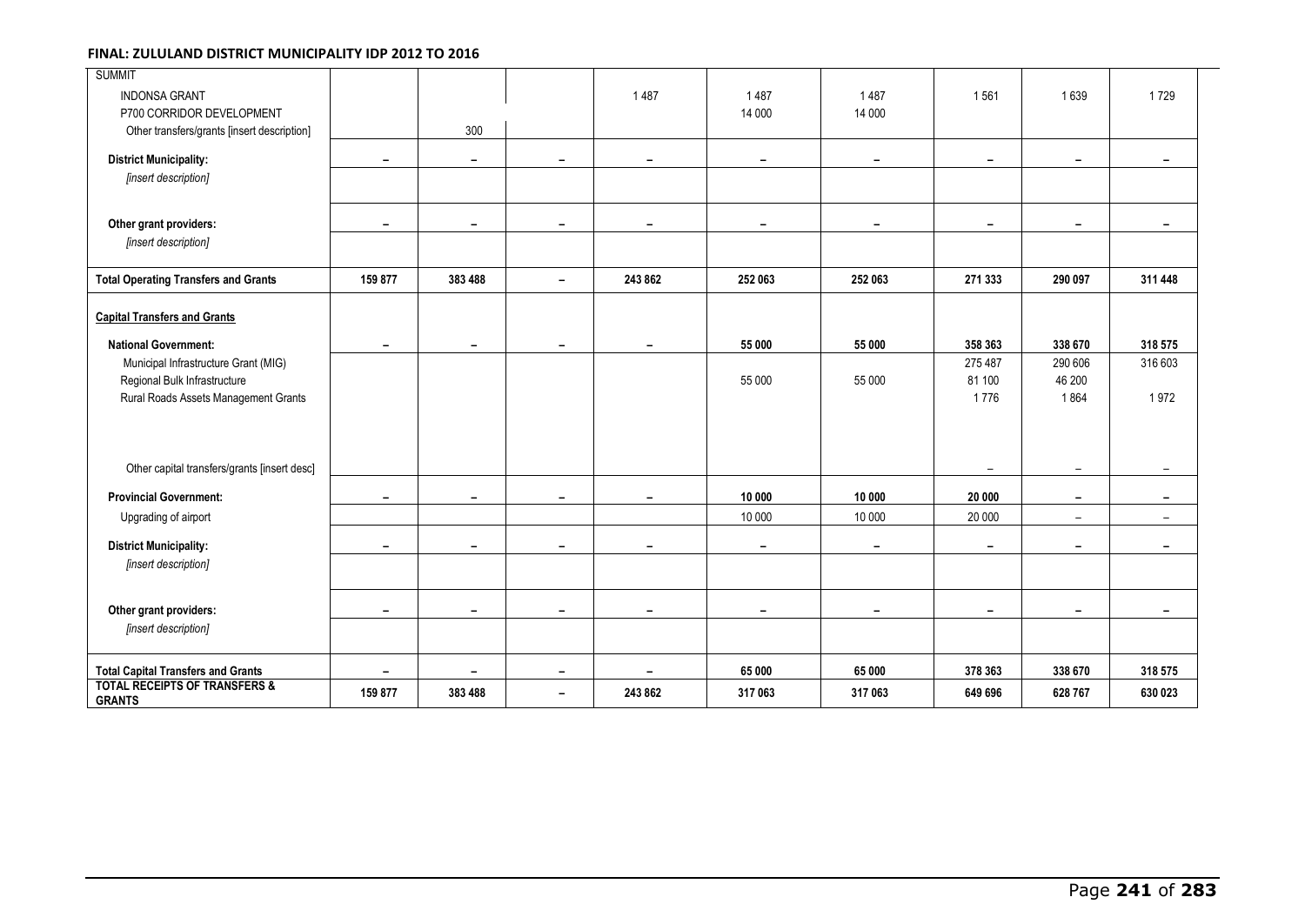### **Table 74: Repairs and Maintenance Expenditure**

| <b>Description</b>                                                     | 2008/9                   | 2009/10                  | 2010/11                  |                          | Current Year 2011/12     | 2012/13 Medium Term Revenue & Expenditure<br>Framework |                               |                                  |                                  |
|------------------------------------------------------------------------|--------------------------|--------------------------|--------------------------|--------------------------|--------------------------|--------------------------------------------------------|-------------------------------|----------------------------------|----------------------------------|
| R thousand                                                             | Audited<br>Outcome       | Audited<br>Outcome       | Audited<br>Outcome       | <b>Original Budget</b>   | <b>Adjusted Budget</b>   | <b>Full Year Forecast</b>                              | <b>Budget Year</b><br>2012/13 | <b>Budget Year</b><br>+1 2013/14 | <b>Budget Year</b><br>+2 2014/15 |
| Repairs and maintenance expenditure by<br><b>Asset Class/Sub-class</b> |                          |                          |                          |                          |                          |                                                        |                               |                                  |                                  |
| Infrastructure                                                         | 17496                    | 23 240                   | 23 280                   | 32 080                   | 32 080                   | 32 080                                                 | 35 4 36                       | 37 350                           | 39 367                           |
| Infrastructure - Road transport                                        | $\overline{a}$           | $\overline{\phantom{0}}$ | $\overline{\phantom{0}}$ |                          | $\overline{a}$           | $\overline{\phantom{0}}$                               |                               | $\overline{a}$                   | $\equiv$                         |
| Roads, Pavements & Bridges                                             |                          |                          |                          |                          |                          |                                                        |                               |                                  |                                  |
| Storm water                                                            |                          |                          |                          |                          |                          |                                                        |                               |                                  |                                  |
| Infrastructure - Electricity                                           |                          |                          |                          |                          |                          |                                                        |                               |                                  |                                  |
| Generation                                                             |                          |                          |                          |                          |                          |                                                        |                               |                                  |                                  |
| Transmission & Reticulation                                            |                          |                          |                          |                          |                          |                                                        |                               |                                  |                                  |
| <b>Street Lighting</b>                                                 |                          |                          |                          |                          |                          |                                                        |                               |                                  |                                  |
| Infrastructure - Water                                                 | 17496                    | 23 240                   | 23 280                   | 32 080                   | 32 080                   | 32 080                                                 | 35 4 36                       | 37 350                           | 39 367                           |
| Dams & Reservoirs                                                      |                          |                          |                          |                          |                          |                                                        |                               |                                  |                                  |
| Water purification                                                     |                          |                          |                          |                          |                          |                                                        |                               |                                  |                                  |
| Reticulation                                                           | 17 49 6                  | 23 240                   | 23 280                   | 32 080                   | 32 080                   | 32 080                                                 | 35 4 36                       | 37 350                           | 39 367                           |
| Infrastructure - Sanitation                                            | $\overline{a}$           |                          |                          |                          |                          |                                                        |                               |                                  |                                  |
| Reticulation                                                           |                          |                          |                          |                          |                          |                                                        |                               |                                  |                                  |
| Sewerage purification                                                  |                          |                          |                          |                          |                          |                                                        |                               |                                  |                                  |
| Infrastructure - Other                                                 | $\overline{\phantom{0}}$ | $\overline{\phantom{0}}$ | $\overline{\phantom{0}}$ |                          |                          |                                                        |                               |                                  |                                  |
| Waste Management                                                       |                          |                          |                          |                          |                          |                                                        |                               |                                  |                                  |
| Transportation                                                         |                          |                          |                          |                          |                          |                                                        |                               |                                  |                                  |
| Gas                                                                    |                          |                          |                          |                          |                          |                                                        |                               |                                  |                                  |
| Other                                                                  |                          |                          |                          |                          |                          |                                                        |                               |                                  |                                  |
|                                                                        |                          |                          |                          |                          |                          |                                                        |                               |                                  |                                  |
| Community                                                              | $\overline{\phantom{a}}$ | 587                      | 1715                     | $\overline{\phantom{0}}$ | $\overline{\phantom{a}}$ | $\overline{\phantom{a}}$                               | $\overline{\phantom{a}}$      | $\overline{\phantom{a}}$         | $\overline{\phantom{0}}$         |
| Parks & gardens                                                        |                          |                          |                          |                          |                          |                                                        |                               |                                  |                                  |
| Sportsfields & stadia                                                  |                          |                          |                          |                          |                          |                                                        |                               |                                  |                                  |
| Swimming pools<br>Community halls                                      |                          | 587                      | 1715                     |                          |                          |                                                        |                               |                                  |                                  |
| Libraries                                                              |                          |                          |                          |                          |                          |                                                        |                               |                                  |                                  |
| Recreational facilities                                                |                          |                          |                          |                          |                          |                                                        |                               |                                  |                                  |
| Fire, safety & emergency                                               |                          |                          |                          |                          |                          |                                                        |                               |                                  |                                  |
| Security and policing                                                  |                          |                          |                          |                          |                          |                                                        |                               |                                  |                                  |
| <b>Buses</b>                                                           |                          |                          |                          |                          |                          |                                                        |                               |                                  |                                  |
| Clinics                                                                |                          |                          |                          |                          |                          |                                                        |                               |                                  |                                  |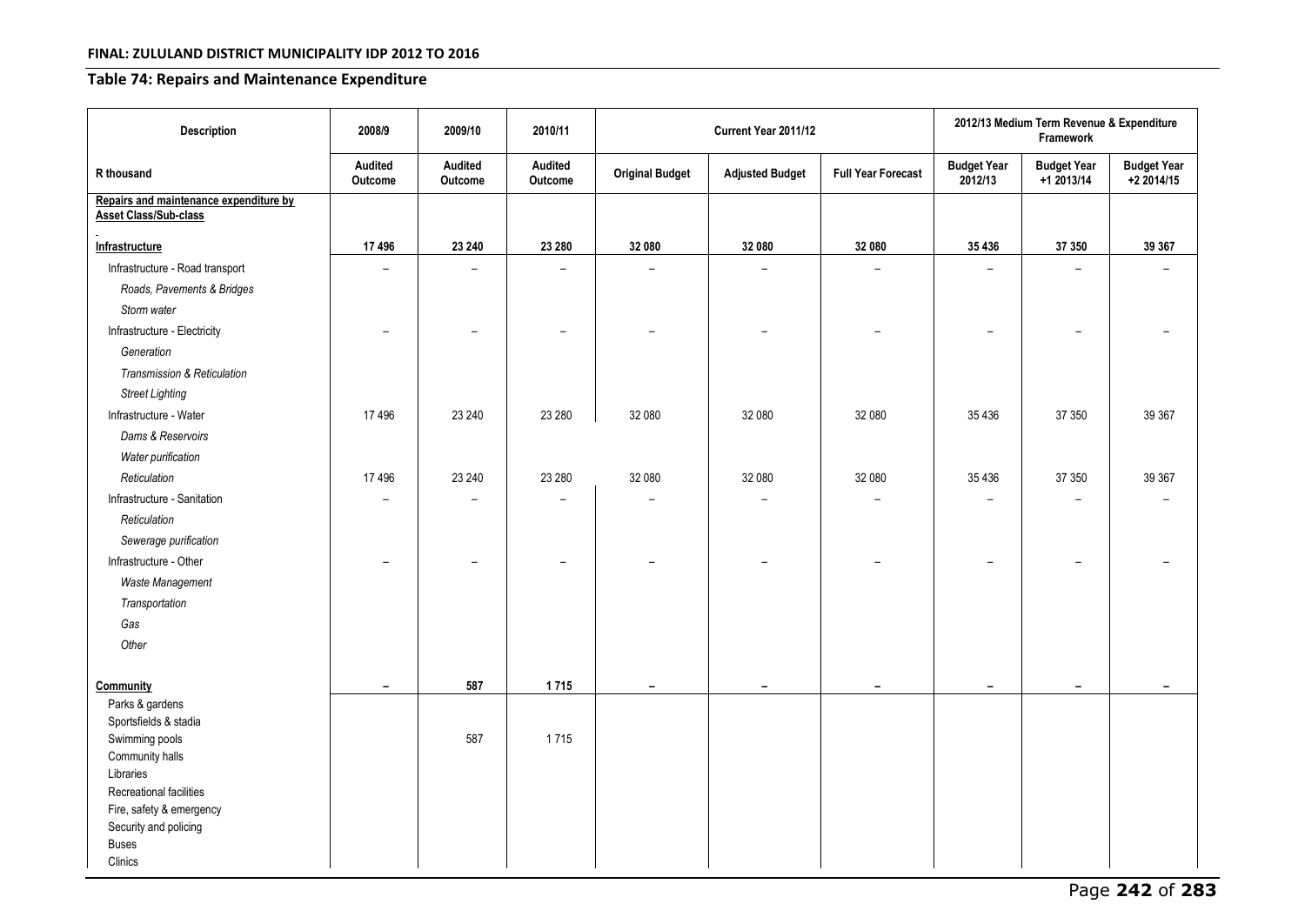| Description                                                                                                                                                                                                                                                                         | 2008/9                           | 2009/10                                            | 2010/11                                                 |                                     | Current Year 2011/12                |                                     | 2012/13 Medium Term Revenue & Expenditure<br>Framework |                                    |                                  |
|-------------------------------------------------------------------------------------------------------------------------------------------------------------------------------------------------------------------------------------------------------------------------------------|----------------------------------|----------------------------------------------------|---------------------------------------------------------|-------------------------------------|-------------------------------------|-------------------------------------|--------------------------------------------------------|------------------------------------|----------------------------------|
| R thousand                                                                                                                                                                                                                                                                          | Audited<br><b>Outcome</b>        | Audited<br>Outcome                                 | Audited<br>Outcome                                      | <b>Original Budget</b>              | <b>Adjusted Budget</b>              | <b>Full Year Forecast</b>           | <b>Budget Year</b><br>2012/13                          | <b>Budget Year</b><br>$+1$ 2013/14 | <b>Budget Year</b><br>+2 2014/15 |
| Museums & Art Galleries<br>Cemeteries<br>Social rental housing<br>Other                                                                                                                                                                                                             |                                  |                                                    |                                                         |                                     |                                     |                                     |                                                        |                                    |                                  |
| <b>Heritage assets</b><br><b>Buildings</b><br>Other                                                                                                                                                                                                                                 | $\equiv$                         | $\overline{\phantom{0}}$                           | $\overline{\phantom{0}}$                                | $\overline{\phantom{0}}$            | $\overline{\phantom{a}}$            | $\overline{\phantom{0}}$            | $\overline{\phantom{0}}$                               | $\overline{\phantom{0}}$           |                                  |
| <b>Investment properties</b><br>Housing development<br>Other                                                                                                                                                                                                                        | $\overline{\phantom{a}}$         | $\overline{\phantom{0}}$                           | $\overline{\phantom{0}}$                                | $\overline{\phantom{0}}$            | $\overline{\phantom{a}}$            | $\overline{\phantom{0}}$            | $\overline{\phantom{0}}$                               | $\overline{\phantom{a}}$           | $\overline{\phantom{a}}$         |
| Other assets                                                                                                                                                                                                                                                                        | 1781                             | 2 3 0 1                                            | 2842                                                    | 8 1 5 2                             | 8 1 5 2                             | 8 1 5 2                             | 5 2 1 0                                                | 5491                               | 5788                             |
| General vehicles<br>Specialised vehicles<br>Plant & equipment<br>Computers - hardware/equipment<br>Furniture and other office equipment<br>Abattoirs<br>Markets<br>Civic Land and Buildings<br>Other Buildings<br>Other Land<br>Surplus Assets - (Investment or Inventory)<br>Other | $\overline{\phantom{0}}$<br>1781 | 1832<br>$\overline{\phantom{0}}$<br>66<br>8<br>395 | 2087<br>$\overline{\phantom{0}}$<br>$50\,$<br>13<br>693 | $\overline{\phantom{0}}$<br>8 1 5 2 | $\overline{\phantom{0}}$<br>8 1 5 2 | $\overline{\phantom{0}}$<br>8 1 5 2 | $\overline{\phantom{0}}$<br>5 2 1 0                    | $\overline{\phantom{0}}$<br>5491   | 5788                             |
| <b>Agricultural assets</b>                                                                                                                                                                                                                                                          | $\overline{\phantom{0}}$         | $\overline{\phantom{a}}$                           | $\overline{\phantom{0}}$                                | $\overline{\phantom{a}}$            | $\qquad \qquad -$                   | $\overline{\phantom{a}}$            | $\overline{\phantom{a}}$                               | $\overline{\phantom{a}}$           | $\overline{\phantom{a}}$         |
| List sub-class                                                                                                                                                                                                                                                                      |                                  |                                                    |                                                         |                                     |                                     |                                     |                                                        |                                    |                                  |
| <b>Biological assets</b><br>List sub-class                                                                                                                                                                                                                                          | $\overline{\phantom{a}}$         | $\qquad \qquad -$                                  | $\overline{\phantom{0}}$                                | $\overline{\phantom{0}}$            | $\overline{\phantom{0}}$            |                                     | $\overline{\phantom{0}}$                               | $\qquad \qquad$                    |                                  |
|                                                                                                                                                                                                                                                                                     |                                  |                                                    |                                                         |                                     |                                     |                                     |                                                        |                                    |                                  |
| <b>Intangibles</b><br>Computers - software & programming<br>Other (list sub-class)                                                                                                                                                                                                  | $\overline{\phantom{0}}$         | $\overline{\phantom{a}}$                           | $\overline{\phantom{0}}$                                | $\overline{\phantom{a}}$            | $\overline{\phantom{0}}$            | $\overline{\phantom{0}}$            | $\overline{\phantom{a}}$                               | $\overline{\phantom{m}}$           | $\overline{\phantom{a}}$         |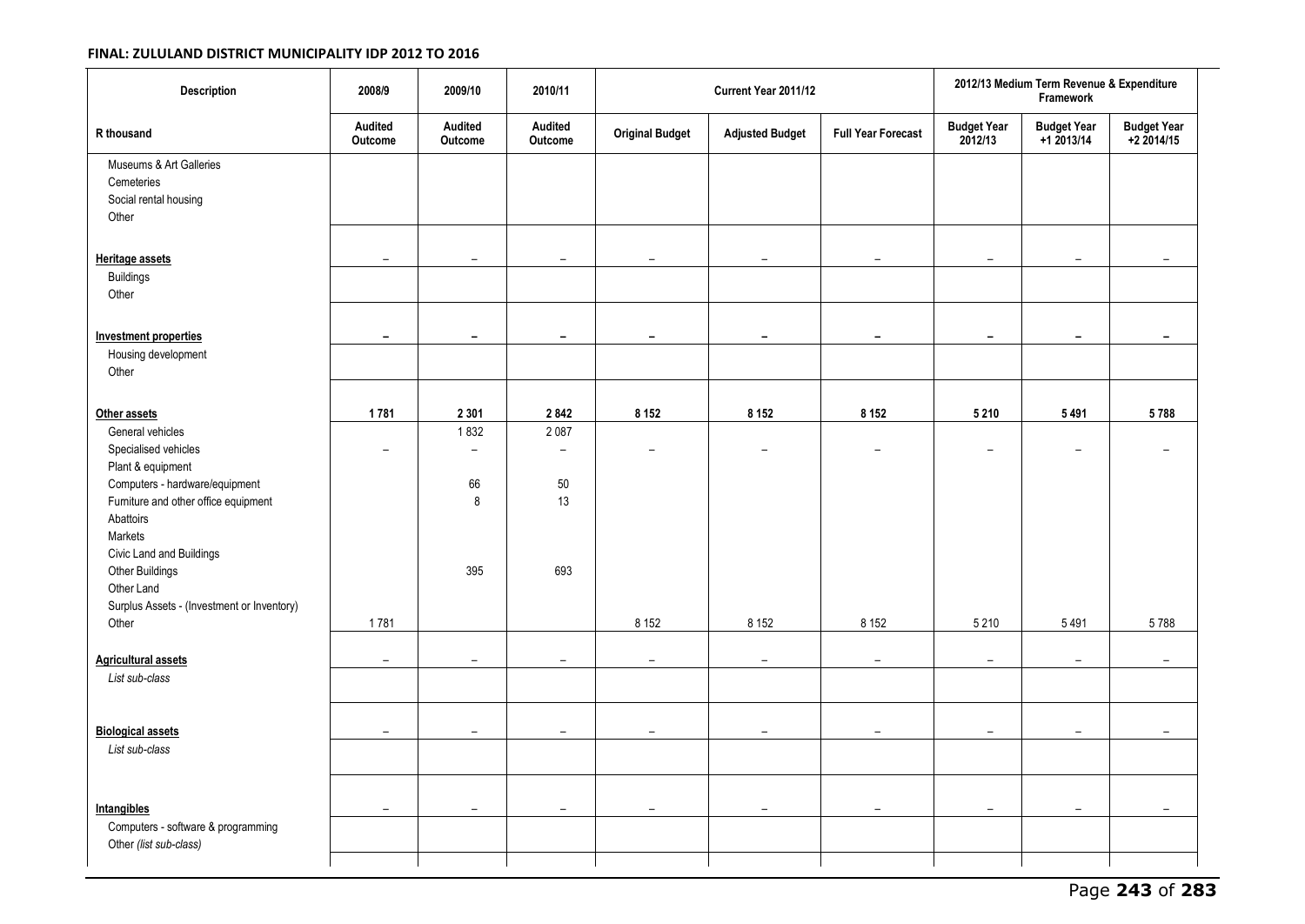| <b>Description</b>                               | 2008/9             | 2009/10            | 2010/11            |                        | Current Year 2011/12   | 2012/13 Medium Term Revenue & Expenditure<br><b>Framework</b> |                               |                                  |                                  |
|--------------------------------------------------|--------------------|--------------------|--------------------|------------------------|------------------------|---------------------------------------------------------------|-------------------------------|----------------------------------|----------------------------------|
| R thousand                                       | Audited<br>Outcome | Audited<br>Outcome | Audited<br>Outcome | <b>Original Budget</b> | <b>Adjusted Budget</b> | <b>Full Year Forecast</b>                                     | <b>Budget Year</b><br>2012/13 | <b>Budget Year</b><br>+1 2013/14 | <b>Budget Year</b><br>+2 2014/15 |
| <b>Total Repairs and Maintenance Expenditure</b> | 19 277             | 26 128             | 27837              | 40 232                 | 40 232                 | 40 232                                                        | 40 646                        | 42 841                           | 45 154                           |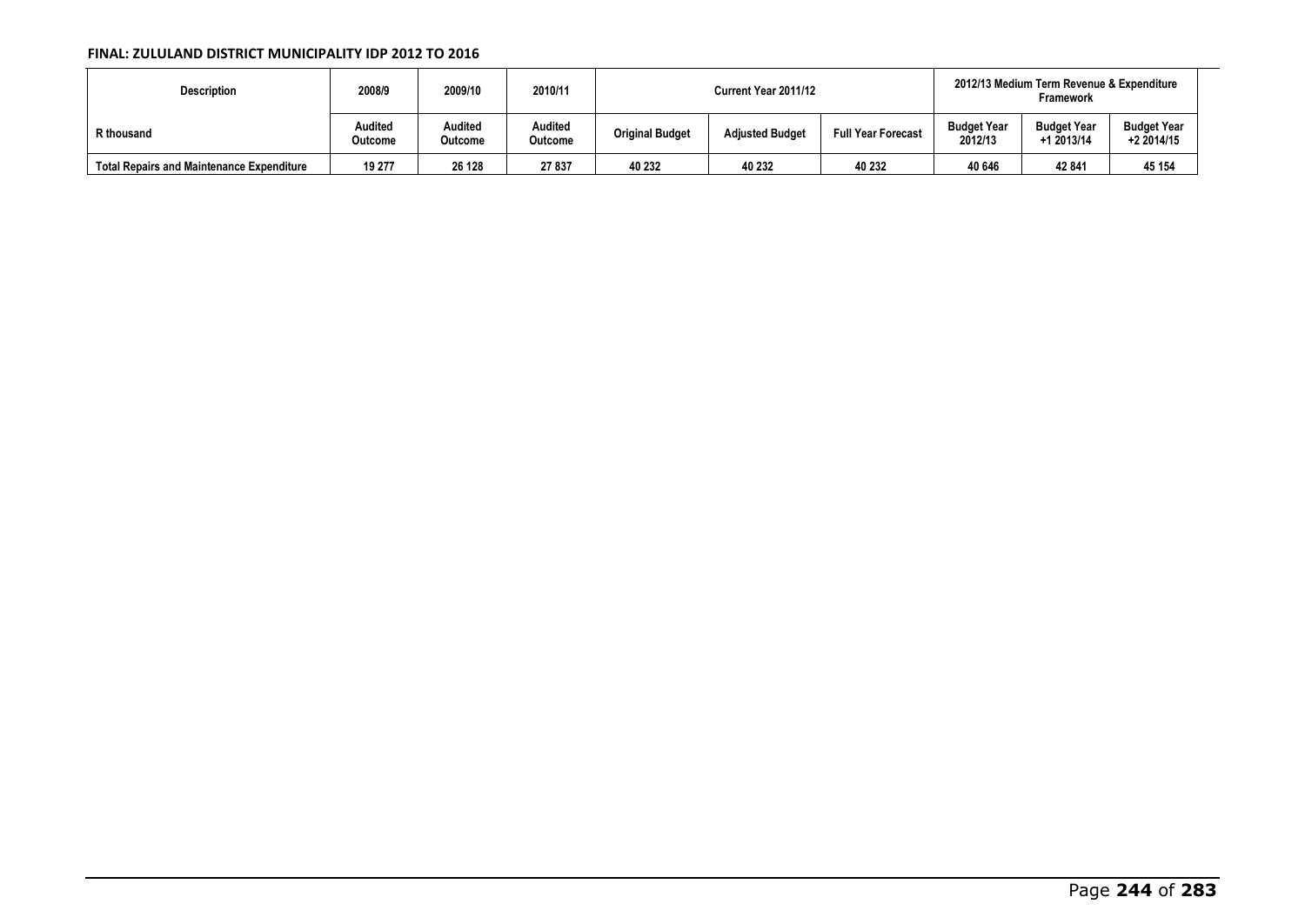### 4. REVENUE RAISING STRATEGIES

The following are noted hereunder:

- $\bullet$  Revision of implementation of a credit control policy
- Strengthening the Customer Services Centre  $\bullet$
- C Customer education
- All water and sewerage debtors are to be followed up and collected in terms of the credit control policy. It is imperative to collect debtors so as to be able to undertake service delivery. Writing off bad debts will be dealt with in the delegated powers.

### 5.1 DEBT MANAGEMENT

The nature and extent of poverty in the district is negatively affecting the ability of the majority of our residents to pay for the services rendered. As a result, the value of outstanding debtors is increasing.

To reduce this outstanding balance, council has resorted to the strict implementation of the credit control and debt collection policy by installing controlled flow meters for the indigent consumers and the restriction of water supply for the non-indigent consumers.

### 5.2 SUPPLY CHAIN MANAGEMENT

The primary objective of this section is to provide supply chain management which is fair, transparent, efficient, equitable, competitive and which ensures best value of money for the municipality and promotes local economic development.

### 5.3 INTERNAL CONTROLS

Internal controls are operational and they assist the municipality to identify and address any weaknesses.

The ZDM council does not suffer any liquidity risk due to the process of close monitoring of cashflow forecasts and avoidance of debt that cannot be serviced.

### 5. FINANCIAL POLICIES

All the financial policies will be revised to ensure that they comply with the most recent legislation and that they are in line with the current policies set by the Council. The following policies will be revised:-

- $\Box$  Subsistence and Traveling policy
- C Credit control policy
- **Q** Tariff policy
- $\Box$  Investment and cash management policy
- $\bullet$  Insurance policy
- **Supply chain management policy**
- **Q** Asset management policy
- **Q** Risk management policy
- **IT Disaster Recovery Plan**
- **C** Fraud Prevention Strategies

The above policies should amongst other legislation, take into account the relevant sections of the MFMA.

### 6. ANNUAL REPORT

An annual report for the year ending 2011/2012 will be compiled and issued in terms of the Municipal Finance Management Act. The report will be made available to interested stakeholders.

### 7. GAMAP/GRAP

GAMAP/ GRAP compliance will follow the Implementation Plan in accordance with the medium capacity exemption.